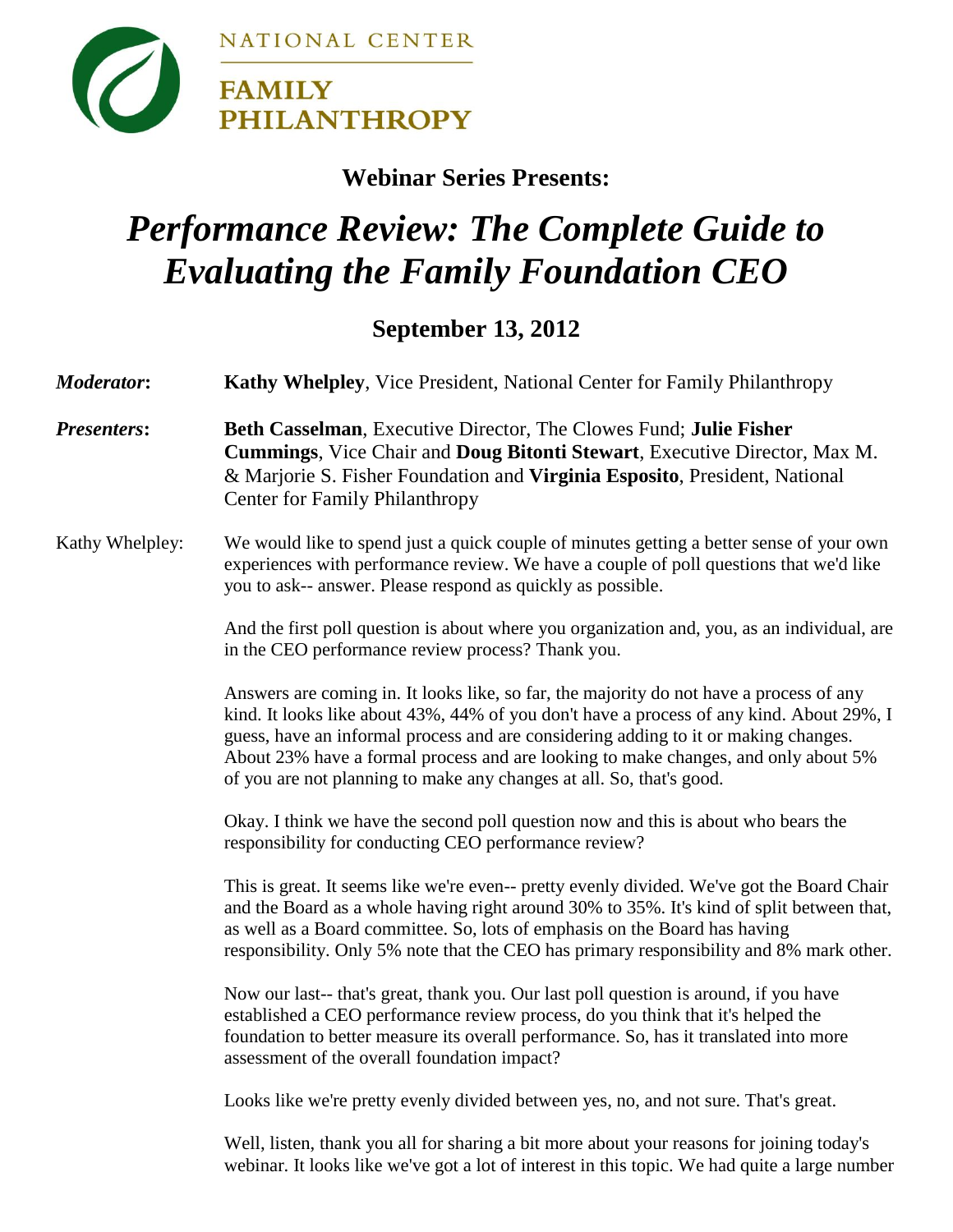of people sign up for this. So, please join me in welcoming today's first speaker, who is Ginny Esposito, the Founding President of the National Center for Family Philanthropy.

Now for more than 30 years, Ginny has worked really to advance private philanthropy, really, through research and education and 15 years last week, Ginny founded the National Center to study, to support, and to enhance the practice of family giving.

Today, she's the nation's foremost proponent and expert on the value of family philanthropy. And we're thrilled that she could be here to talk about the research that she helped conduct.

Let me turn things over to Ginny.

Virginia Esposito: Thank you very much, Kathy. First of all, let me say that the research that we worked on for about two years interestingly parallels the-- some of the answers that you all gave just a few minutes ago. So, let me after this call, go think about whether or not two years is really necessary, going forward.

> Certainly, the overall finding when we started talking to CEOs and also there was a piece of the study that talked to Board Chairs and family leaders about their attitudes towards CEO and executive leadership, confirms that very few CEOs received a satisfying assessment. In reality, we found that less than 10% reported that they had a satisfactory assessment.

> Now, this was in the personal part. I will tell you, there was also an online study where that result was a little bit higher, but I will also say that one of the issues for that group is we couldn't exactly go back and re-poll them as to the extent of that assessment.

So, why don't people do it? Well, from what we found out in the study, the first one is that a lot of CEOs believe that their family and Board are uncomfortable with the entire process, that it doesn't feel like something they want to do as a part of this work, it doesn't feel that it's in the spirit of the giving, or there's just an awkwardness about it.

Now, part of that could be the second bullet, which says that a personal or, if you will, a family relationship develops between the Board and the CEO and that makes evaluation very uncomfortable. And so, you know, we always hear this as the good part, you know, and a more difficult part to some of these things.

There are wonderful good things about the incredibly warm and mutually supportive relationships that can develop between a Board and a CEO, but for some, that makes it difficult to handle some of the more, you know, objective, professional parts of the relationship. The personal may be fine. Perhaps the professional is a little more difficult.

And then if I have to say, some CEOs recognize that there isn't any and they're fine without one. They are just very happy that there's no-- you know, nothing to complicate the relationship at all.

So, anyway, I will also say that in many-- you know, it's not a great majority of the answers where there was a really good performance, that process was instituted by the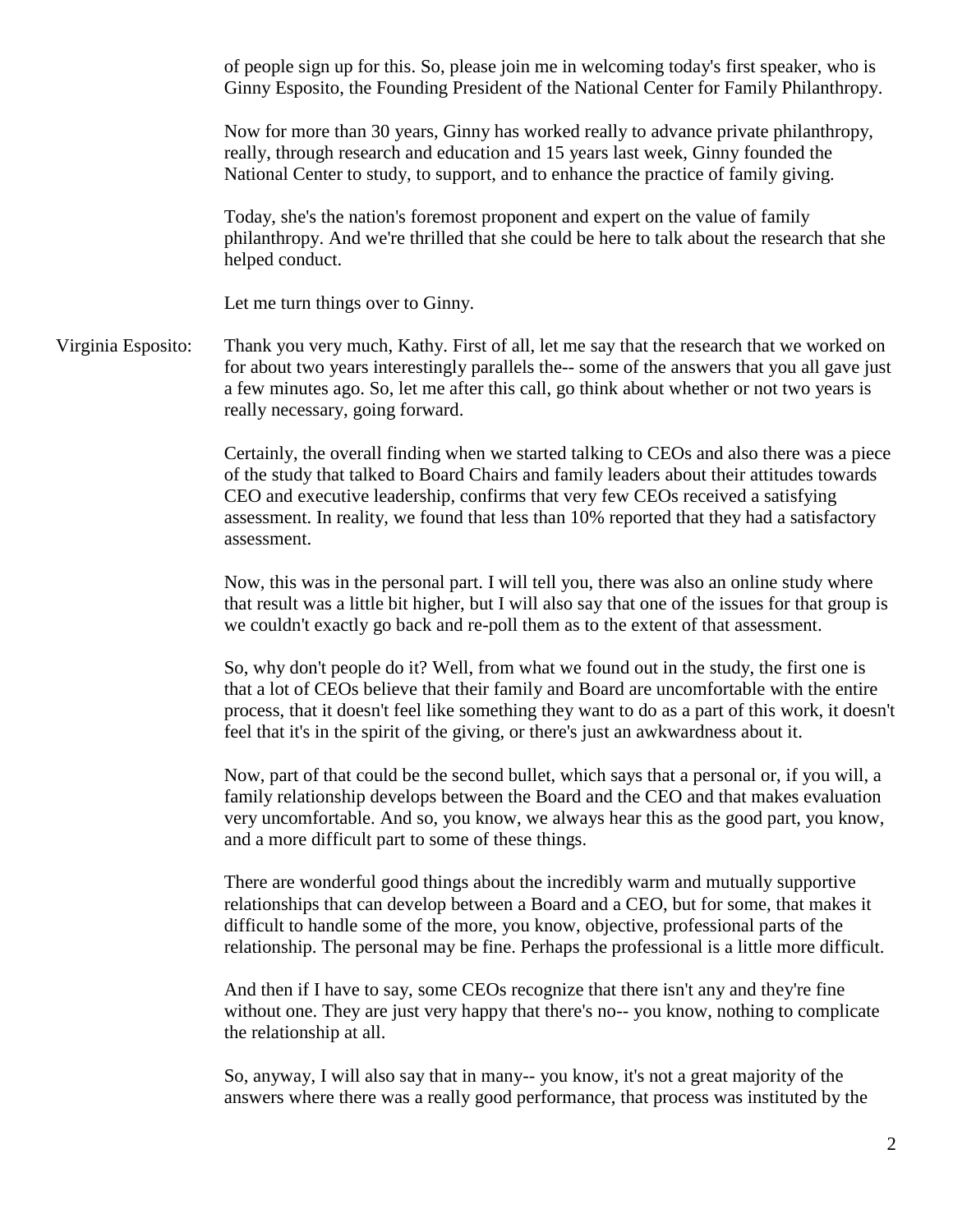CEO. It was the CEO who reached out, helped to find examples, and helped to make it possible.

Okay, just because this is common practice doesn't necessarily mean that for a lot of foundations this is good practice. First of all, any planning, performance planning and assessment can do one thing that I learned was critical to the effectiveness of the CEO-Board relationship and that's shared goals and priorities.

I learned that when the Board and the CEO really understood what the major priorities were for any given year and they had mutually agreed to those, there was less confusion about what we're working on, what the CEO is spending most of her time on, what he may be doing and is that at all in line with what the Board thought we hired this person to do.

So, that certainly gets a lot more clear for families and it creates better communication between the Board and the CEO about what are the results of our work and what are our challenges. Some call this "the level playing field." They reported that prior to an assessment process, it was very easy for the Board and for the CEO to be working on very different things and-- or to be thinking that the other was working on very different things, and this just really smoothed things out. And, obviously, it could be a much stronger basis for salary adjustments, early course corrections, and other kinds of things.

We heard from Boards where, well, you know, they were very, overall, happy with the CEO. There was just one thing they always wanted to talk about but just never found theyou know, the vehicle, the way, to do that. For some families, it was a case of we believe in salary increases, merit adjustments, things like that, but on what basis do we make those? How do we do that?

So, finally, believe that it's good practice, because this is the Board's responsibility and it can be incredibly critical in some legal or financial situations that there was a good job description, that there was good clarity and articulation of goals for the CEO, and that there was a plan, that there was a strong plan and a tracking of that plan.

So, when you start thinking it's time to have one or it's time to start thinking about whether yours is working, I think that there's a whole range of possible processes and, certainly, styles to doing this. There is not one that works and I can say you can apply it to every single foundation, although I'll certainly be talking about what we learned might be a way to get started.

The first thing to think about is what do you really want to learn out of this process and how will you learn it? Are you trying to figure out if agreed goals for the foundation, priority programming is something you're taking care of? Are you just trying to figure out if the Board and the CEO are communicating well? What do you want to know?

Secondly, I just want to be real clear that it is very rare to have a complex assessment, at least not on an annual basis. There are certainly some family foundations out there that do what some of you may know of as the 360 review. They-- you know, but they don't necessarily do that every year where you reach out to a variety of players to better understand the process.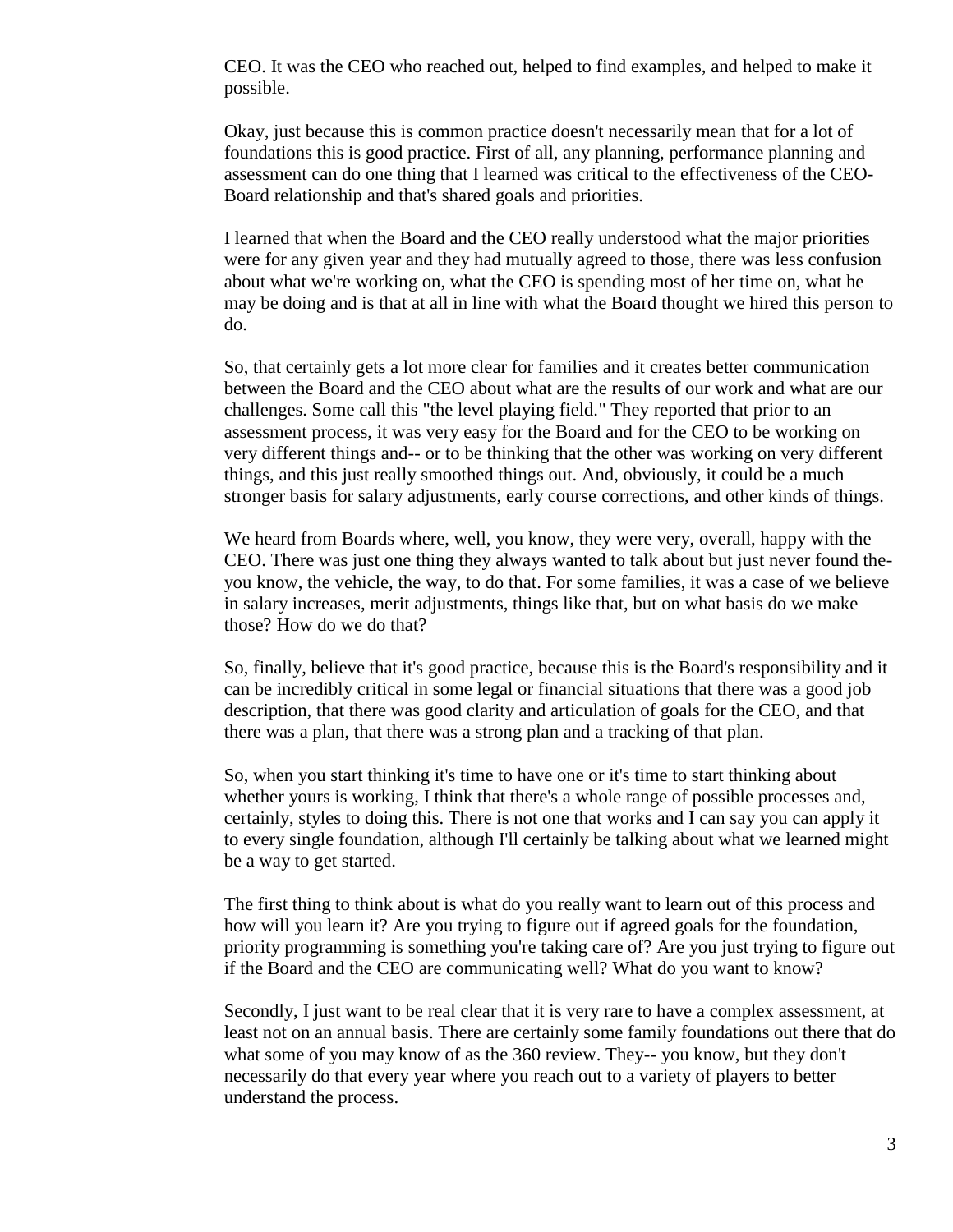One of the things we certainly learned is that forms can be very helpful. A lot of the people on this call are going to talk about the fact that they put everybody on the same page, they focused on the same things, by having a very simple form that could be sent out to Board members, to the Chair, to the CEO.

And when it comes to the CEO, I will say that most all of the ones that we heard about that seemed to be working for the foundation and for the leaders involved use some form of self evaluation for the CEO, that the CEO completed a form, either of his own design or one that had been agreed upon in advance.

The next question is who's going to participate in this process? And this truly does vary from foundation to foundation.

For strong families, it is the CEO and the Board Chair only and I will say this is particularly true when only an informal process is used. For some, the full Board is involved. So, everybody fills it out, everybody's part of the conversation afterward.

As was noted earlier, for some there is a committee that's designated for CEO performance. I found this particularly true when we were -- and we'll get to this in a little bit -- when we were talking about family member CEOs, because in a lot of the ones I interviewed, I found that the committee, by mutual agreement, had been composed of either non-family members of the Board or others who were able to take a non-family approach to CEO evaluation.

And finally, I asked if an informal process can work for you and I'm going to describe one in a minute that must be just the process that gets you more comfortable, more aware of the value of doing this work, for the CEO, for the Board, for the foundation's performance, for mutual communication.

There's a lot of reasons that I think that families find this very important and there are some informal processes I think you can adopt if you're in the category that said, you know, we don't really do one now, that might give you a way in, if you will.

Okay, what's the process that most people described to us? In this case, the Board and the CEO, early in the year or at the end of the previous year, agree on a few professional and personal goals and priorities for the year.

The second that the CEO at year end will write a report on what the accomplishments have been, what the disappointments, maybe the reasons for both, but a report that is that person's chance to talk about their reflections on the year and how those goals or priorities were carried out.

In the third step, the Board members, or, in some cases, only the Chair, complete a simple but helpful form that helps them focus on the same kinds of goals and priorities.

Finally, a meeting is scheduled to discuss the results, as well as any kind of salary or benefit recommendations that there might be. A lot of people told me that their performance evaluation is limited to a lovely occasion when the Board Chair takes the CEO out to lunch and after a discussion of everything under the sun, just as the bill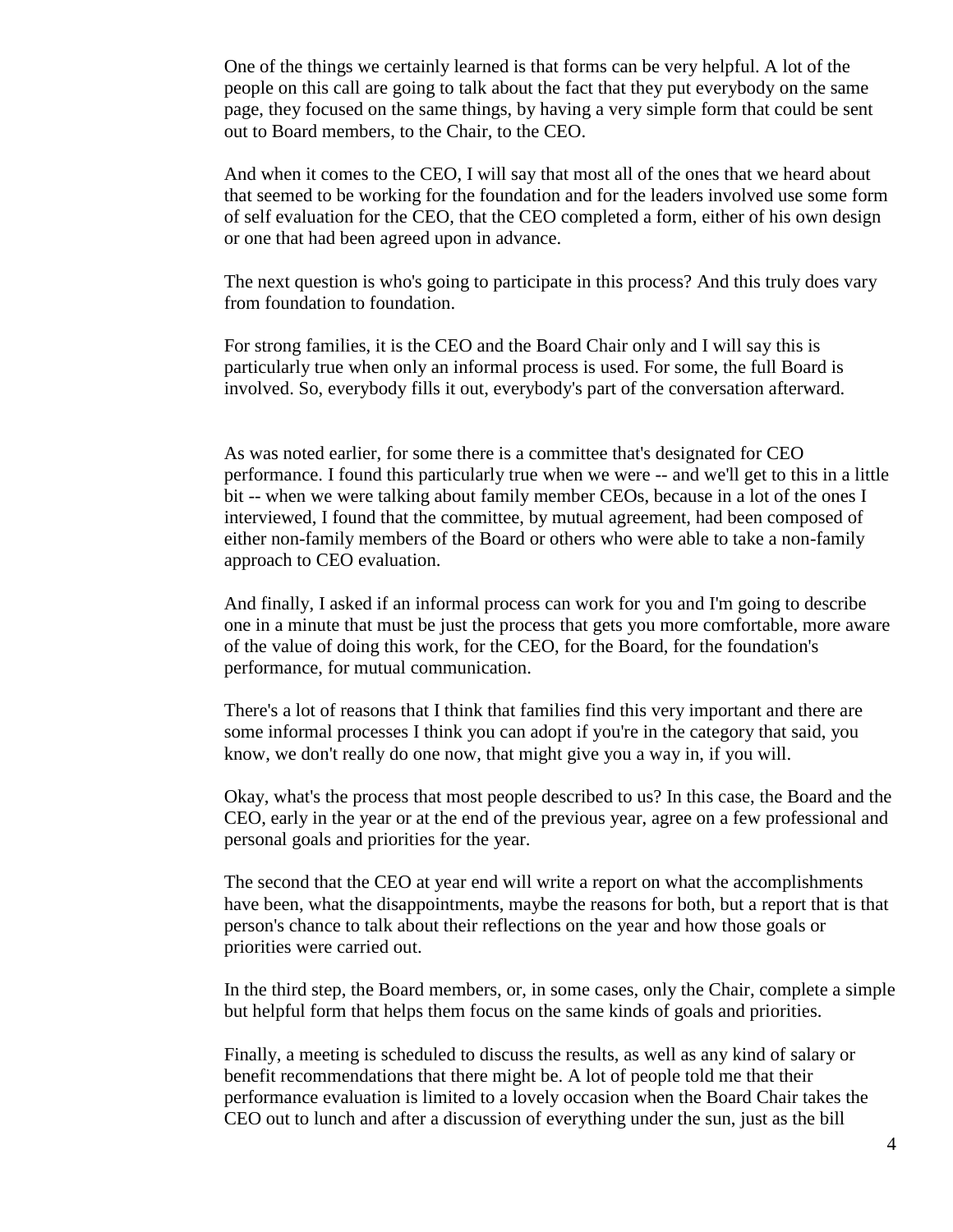arrives, the CEO-- the Board Chair tells the CEO what the salary recommendation is going to be.

And, you know-- and that's pretty much what I've heard from maybe about 30% of all of (technical difficulty) people interviewed. Why one might think something and the other something else, you know, where there is agreement, and, frankly, one of the most important pieces, which is that the year-end process can influence the next year's goal or the assessment process.

Now, if you're still uncertain, if you're still a little reluctant, I think this was a very, very helpful process to a lot of family foundations of a variety of sizes that just wanted to have something on the books, some way to even out the process. And, in that case, the CEO and the Board meet somewhere around January and they talk about what are our annual priorities? What have we learned this year? What are our expectations for next year?

They might be around program emphasis, they might be around investment performance, they might be around the growing of staff, the staff beyond the CEO, and then, once you have that conversation, which can be a very rich opportunity, the-- you meet again late in the year and you talk about the successes and the disappointments, the planned and the unexpected.

There's no forms. There's no-- nothing, you know, that's terribly formal about the whole thing, but there's a very rich conversation at year end about how we did. And there's the sense that we were in this together, we understood together. And the results of these conversations can be used as the basis for next year's goals, or even for salary recommendations.

Let me offer a few tips that I've learned from all of you about going through this process. The first, I'll go back and say a word about the assessments of family members.

This absolutely requires special considerations, a lot of which we just-- we don't have time to go in on this call. It might come up in the questions, but I will also tell you there's a lot more on evaluating a family member CEO in the guides Kathy talked about.

Certainly, the issues include, you know, how do you have an effective evaluation if some of the family members would like to have the CEO job or if there are family issues between different branches or different members of the family.

So, in this case, how do we create an objective, strong, assessment that's based on the work of leading the foundation, not on some other kind of family relationship.

Also, that assessment can be respectful and supportive. I found a lot of people who assumed that assessment was going to be confrontational, that it was going to be awkward or difficult and when I talked to those who felt they were getting a terrific assessment, that they were happy with the process, they said anything but, that it was a very respectful and supportive process.

Third, I encourage you to borrow forms and processes from others. This is certainly the way the family foundation field has developed over time. It's certainly the way the National Center has been able to develop resources and repeat to all of you what other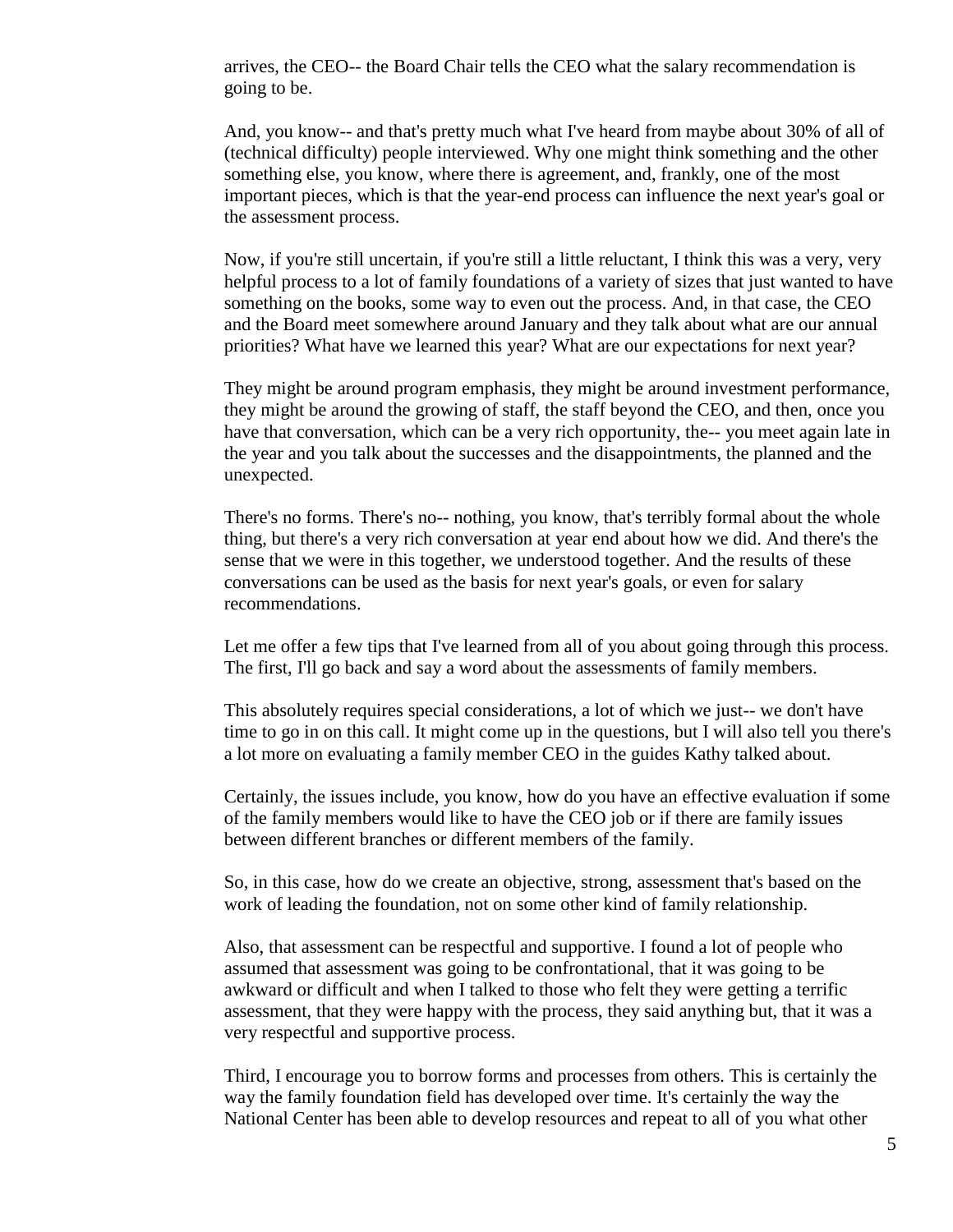families are doing. The two that you're going to hear about on this call are going to be wonderful. There are other examples of forms in the guide.

Finally, I want to make it plain that you include the CEO's professional development and renewal in the conversation, in the process. It can be very, very easy to focus this on we're going to-- you know, this return on investments is going to be achieved, whether that's a return on the corpus or whether it's a return on a programmatic investment. It's very easy to get focused on that. Very few family foundations talk to their CEOs about the time that they're making to go to conferences, to serve on other non-profit boards or committees, whatever your preference is in that, on time for renewal.

And I will say, one of the reasons I'm encouraging you to think about this as a part of this process is very few CEOs also reported regularly taking vacations or making time for personal renewal, which can very much affect job performance.

So, anyway, let me go to the next set of tips, which is to use the review as an opportunity for the Board to better understand the CEO's job. I heard over and over again from a lot of CEOs that they just don't think the Board understands what they do on an annual basis, much less a day-to-day basis.

What a great way to communicate with your Board about what's going on, what fills your day, where are the pressures, where are the relief points, than to get into a process like this?

Be careful that Board and family conflicts don't play out in the CEO review. If there are Board and family conflicts and, frankly, conflict occurs when anything is growing or changing, not to mention when people feel so personally committed or passionate about what's going on.

So, they're going to occur. Find the appropriate place to deal with those conflicts. If the CEO review is the only time you all get together for assessment every year, the chances are they're all going to visit on this process and that's unfair to the CEO and to the Board. So, if there are conflicts, make sure they're being handled in the best place.

Again, one of the ways to feel a sense of camaraderie is to consider a Board assessment, as well as a CEO assessment. There are some wonderful self- assessment tools, a review, how are we doing as a Board, how are communicating, that you can use. And if that's done every few years, it can certainly give you a sense of partnership in all of this.

The National Center has one-- a self-assessment process for family foundations called "Pursuit of Excellence." It's one tool that you might think about. But it certainly does sort of shares the joys of assessment between Board and CEO.

And finally, as I said earlier, be as professional and objective as possible. Recognize that these are going to, likely, be very respectful, very mutually supportive. I could not have heard more from both Board members and CEOs how much they value the relationship between the Board and family and the CEO, that it's a strong, healthy relationship, that the CEO has a lot of respect for the Board and for the members of the family, and that this can be a way to enhance that relationship, rather than what I think sometimes is feared, that it'll get in the way.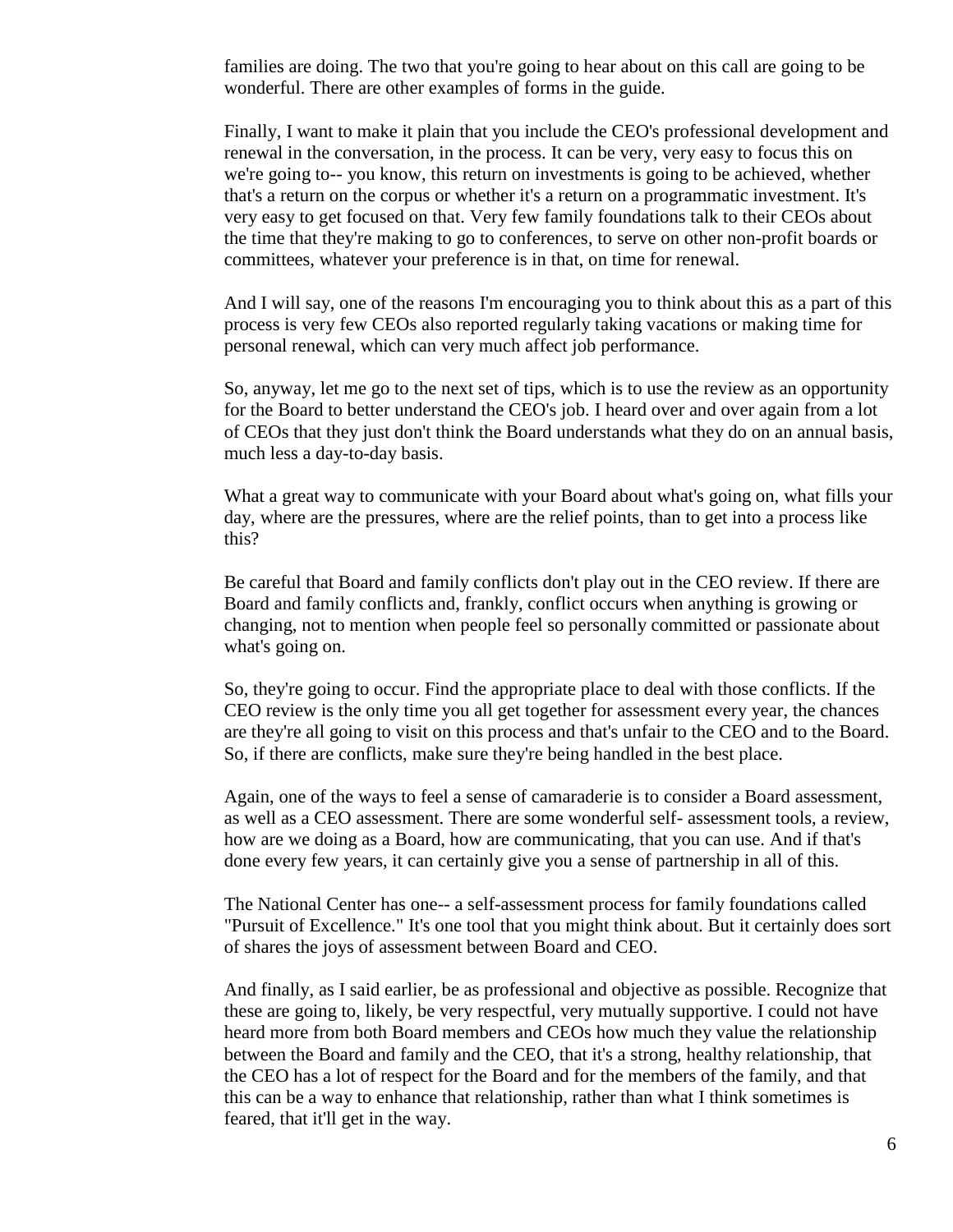So, use this as opportunity to really celebrate that relationship and to continue to make it strong and vital.

And that's it.

Kathy Whelpley: Well, thank you, Ginny. I really appreciate you sharing that terrific overview of some of the ways that people can really, either start or enhance a performance review process and what it can contribute to the foundation.

> And I'm delighted to introduce our first foundation guest speaker today, Beth Casselman. Beth is Executive Director of the Clowes Fund. She joined the Clowes Fund in 2000 as its first professional working there and she's been leading them since then through a multi-generation governance transition.

> Beth is incredibly active. She's been involved in leadership positions in philanthropies for over two decades. She helped start the Community Foundation of Boone County, serves as its Vice President right now, and we get to work with her, because she's on the National Center's Friends of the Family Advisory Committee. And we got to actually meet with Beth this week and share some bread and do some great planning together. So, we're delighted that you were able to join us. Thank you, Beth.

Beth Casselman: Hi, Kathy. I'm delighted to be a part of this program this afternoon. Well, maybe not quite as delighted as I was to be in D.C. with you earlier this week, and we shared bread and we shared wine -- all the more important.

> But I will start by sharing a little bit about the background of the Clowes Fund, and then I'll describe our CEO performance review process, and I'll close with a true confession. So, be sure to stay tuned.

So, the Clowes Fund was established in Indianapolis, Indiana, in 1952 by Dr. George Henry Alexander Clowes, his wife, and their two adult sons. So, the Foundation was conceived as an estate planning tool to protect an amazing collection of European old masters paintings that Dr. and Mrs. Clowes had put together.

And so Dr. Clowes was the first Research Director at Eli Lilly and Company, the pharmaceutical giant. So, he was not the discovery of insulin, but he did discover the discoverer. Dr. Clowes brought the research from the obscurity of the lab at the University of Toronto and applied Lilly's mass production and mass marketing, thus saving countless lives of diabetics.

And today, the Foundation has assets of approximately \$65 million -- come one, market, let's rebound -- plus the art collection, which has been on loan at the Indianapolis Museum of Art since 1971. And we're currently in the process of transferring ownership to the Museum, and that's, in part, to ensure that the Clowes collection will be preserved as a permanent legacy in Indianapolis, because the family has, like most families, dispersed coast to coast.

To keep the Fund relevant to the family, the Board selected three geographic areas for the Foundation's grant-making, still in Indianapolis, and added Boston and Seattle. And to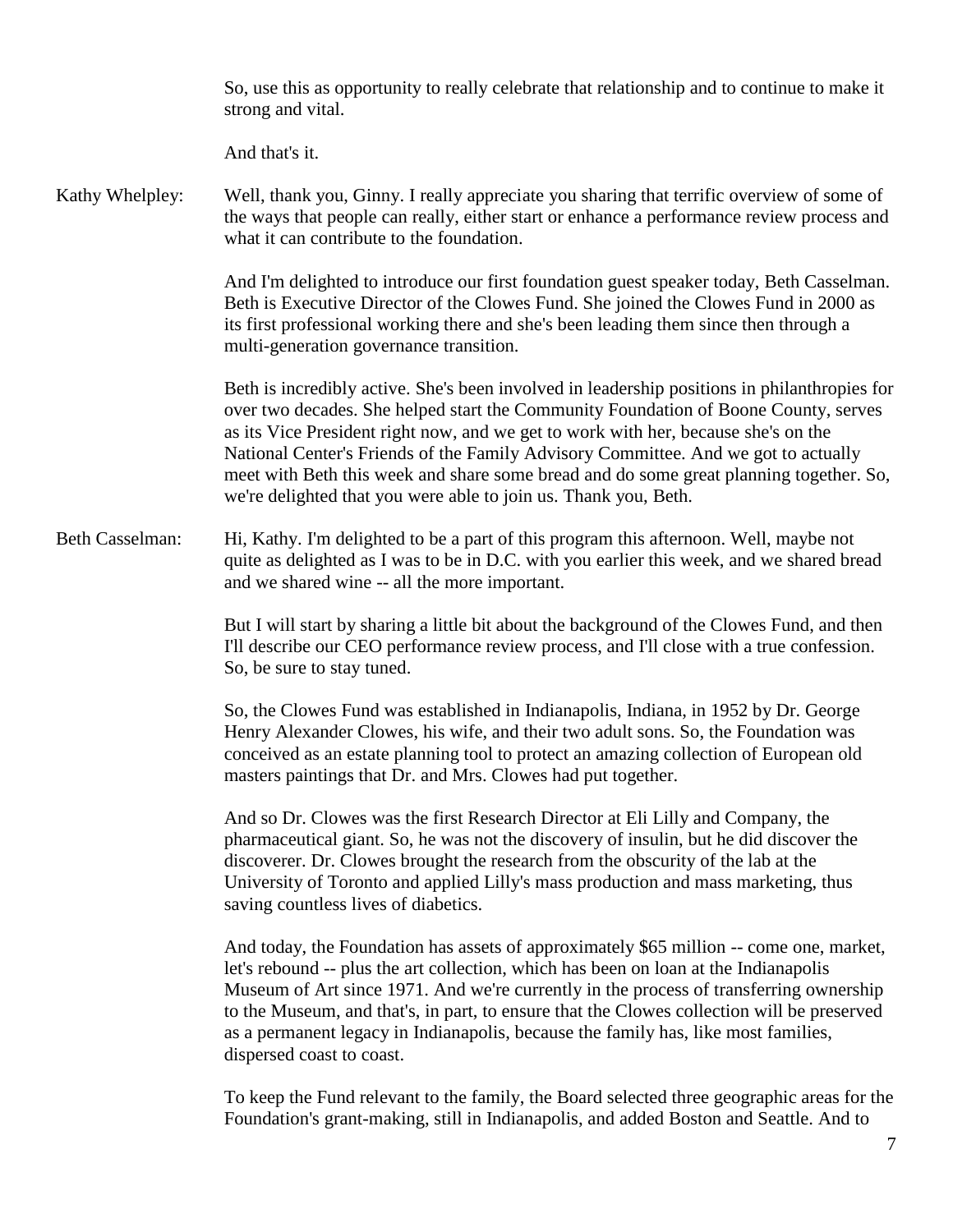make sure that the grants resonate with Directors' interests and to focus grant-making for impact, today we primarily support social services, especially workforce development and services for immigrants and refugees, and, to a lesser extent, for youth development, education, and a small music education program, but all of this with an emphasis on social justice.

Our leadership, the Fund is still multi-generational and our family participation continues today, governed by a Board of 10, including third and fourth generation family members, plus four non-family members. And then we're managed by a staff of four and Kathy introduced me. I was hired in 2000 as the Clowes Fund's first Executive Director.

So, after that first year, I took the responsibility and initiated an annual review process with my Board Chair. And it's similar to the process I used with my staff, but, you know, I think my message to you all today is, it's all about you. If you are the paid professional, you're paid to do the heavy lifting. I think as executives, it's our job to do help our Boards to govern effectively, and that includes evaluating our performance.

So, I encourage you to help your Board over come, you know, whether it's reluctance or just plain inertia by organizing the CEO review process and making it easy to implement.

You know, my first year my Board Chair kind of just benignly complied and used the template I provided, and then the second year, he sighed and he asked, do we really have to do this every year? And, by then, I was confident enough in our working relationship that I could sigh and reply, yes, that's what it's called an annual review. So, since then, the reluctance has vanished and it has truly become a mutually rewarding process.

But, again, I believe strongly that as the paid professional it's incumbent upon me to take the lead and to help the Board function at peak capacity.

So, our recipe for assessment -- I like to cook. I put this in recipe format. It's very similar to what Ginny described earlier.

I start with a self assessment, add Board input, leaven that with face-to-face discussion between the Board Chair and the exec, and season it with salary history, comparable data, compensation negotiation, and top it off with an executive session at the annual Board meeting. I think that promotes free discussion among the whole Board regarding CEO performance and goals.

So, you know, our process starts with that self assessment, which I complete and I include a salary history, recommendation for salary adjustment, and excerpts and links to salary survey data information, and I also provide a simplified template for the Board Chair to use and to circulate to other Board members to gather additional information.

And it kind of varies from year to year. Ginny was talking about the 360 process and how that might not be possible every year to do a complex process, but our Board Chair sometimes just circulates to Executive Committee, sometimes to the full Board. That's at his discretion.

But I email that entire packet, the completed assessment, salary comp, and template, to my Board Chair at least one full week before we're scheduled to meet. And then we meet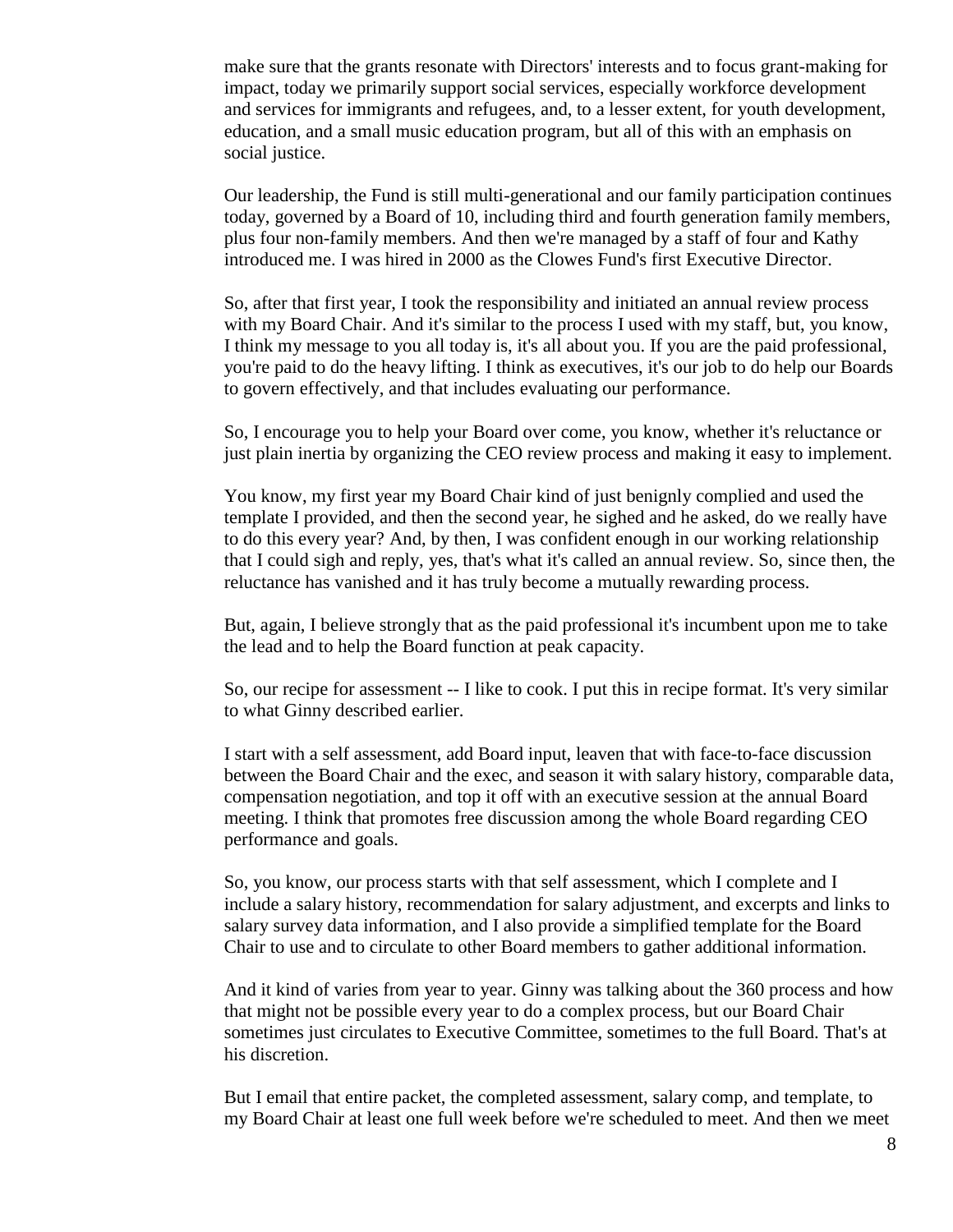face to face. I'm based in Indianapolis and he's in Seattle, so sometimes just scheduling that can be the biggest challenge, but we get that done, and we discuss the performance.

And our personnel policy states that employee reviews will be done annually near the anniversary date of employment. And for me, the anniversary date is January, so the review process really helps us set priorities for the year.

And then with that executive session at the annual meeting, our annual meeting is typically late spring, usually May, early June, and so every year that meeting ends with a closed executive session, which allows the Board a chance for face-to-face discussion of executive performance. And for me, it's a nice kind of mid-year tuneup.

And so, that self-assessment template focuses on three core responsibilities of a foundation CEO. These are responsibilities identified by the Council on Foundations - organizational leadership, management, and external leadership.

So, organizational leadership includes mission, values, leadership in helping the Board develop policies, and Board development, which, for us, is very much a part of bringing along the next generation. Management would include office and fiscal procedures, grantee and staff relations, staff development, and external leadership, participating in things like this webinar today, and efforts to educate the public about philanthropy, and opportunities to work with other funders to advance the field of philanthropy.

So, the benefits -- the assessment process is primarily beneficial to ensure that the exec and the Board stay in harmony. The self assessment allows for a thorough review of my activities and accomplishments and challenges -- all those things that Ginny mentioned earlier that are for the Board, sometimes, out of sight, out of mind. They wouldn't even think of those tasks and so it is a good opportunity to make sure they understand the full scope of the job and the challenges.

And the process promotes Board feedback and together my Board Chair and I set clear direction and priorities for the coming year, and then that's, obviously, what I'm assessed on the follow year. Did we achieve those goals?

And it really develops good conversation. For example, the Council's template focused on external leadership first, just in their formatting, and that likely reflects the Council's mission to encourage leadership in the field and external advocacy.

But during the review discussion, it became clear that my Board and especially Board Chair, wanted to make sure that I was focused first and foremost on the Clowes Fund's mission. And I do. And I always have.

So, later, I revised the template and shifted the external leadership section to follow internal management and organizational leadership. First things first, right?

So, my Board certainly supports my role and my participation in external leadership, like this webinar, and serving on the National Center's Friends of the Family Advisory Committee, and our local RAG board, and they recognize these opportunities as ways of both supporting my professional development and renewal, and also as a way of sharing my experience with the field and, good grief, I have been active for two decades and I've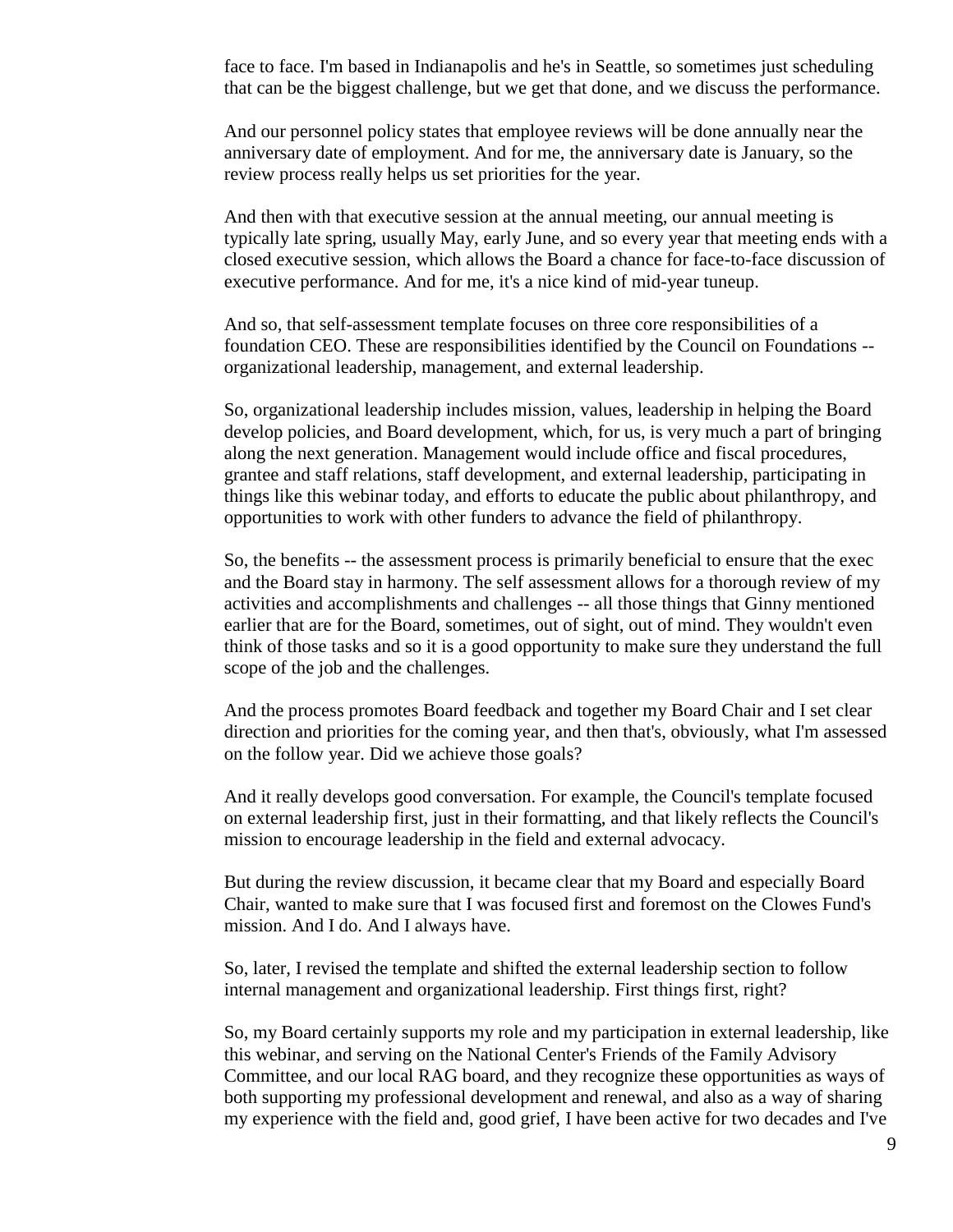learned a lot of lessons the hard way, so if I can share any of those and save someone some missteps that I've taken, I'm always happen to do that.

But, again, external leadership is clearly secondary to fulfilling the Clowes Fund's primary mission. And the review process just promotes useful dialogue and truly in that sense of two-way communication.

And it also is, you know, a nice opportunity to receive your just desserts. It's an opportunity to recognize and celebrate achievements. It's great to have a roadmap for the next leg of the journey. It's important to recognize that there's always room for improvement and I enjoy the positive reinforcement, but here comes the true confession, and this is my big ole slice of humble pie, so this process that I've just spent the last several minutes describing to you, and which I described to Ginny last year when she was doing her research for the National Center's publication on CEO performance review, has served us well for more than a decade.

But just as the guide was being published, for the first time this year, my Board Chair neglected to gather input from the rest of the Board. And he's a busy man. He's a practicing cardiothoracic surgeon. He teaches at the med school. He runs a research lab, not to mention his community roles, serving on Seattle Symphony Board of Directors. And early this year he had an unusually busy travel schedule and-- but this lapse was revealed during the executive session.

And, luckily, everyone was kind of on the same page, but it was clear that we missed that step this year. So, next year, improving the process, I will make sure that I circulate the Board feedback tool to the other Directors on behalf of the Board Chair and encourage them to send those back to him.

And I'm reviewing the guide for other tips to incorporate into our process, and I'm really intrigued by the idea and I will be talking with our Board Chair about the Board selfassessment process. And I'm looking forward to gleaning wisdom from our next presenters, Doug and Julie.

And I'm offering here some resources that have been very helpful to me. Of course, the National Center publication and I want to take this opportunity to extend a huge thank you to the Center and its fearless leader, Ginny Esposito, for their ground-breaking and ongoing research on family foundations. I don't know what we would do without them.

But then, as far as the salary and benefits and providing those comps, you see Council on Foundations grant-maker salary and benefits report and local Regional Association of Grant-Maker salary surveys, as well.

And then, you know, it's not the full 360, and we didn't really address getting grantee review, and while the Center for Effective Philanthropy's Grantee Perception Report is not specific to CEO performance, but it's a terrific means by which to elicit candid feedback from grantees on foundation performance, which, of course, directly reflects on CEO performance.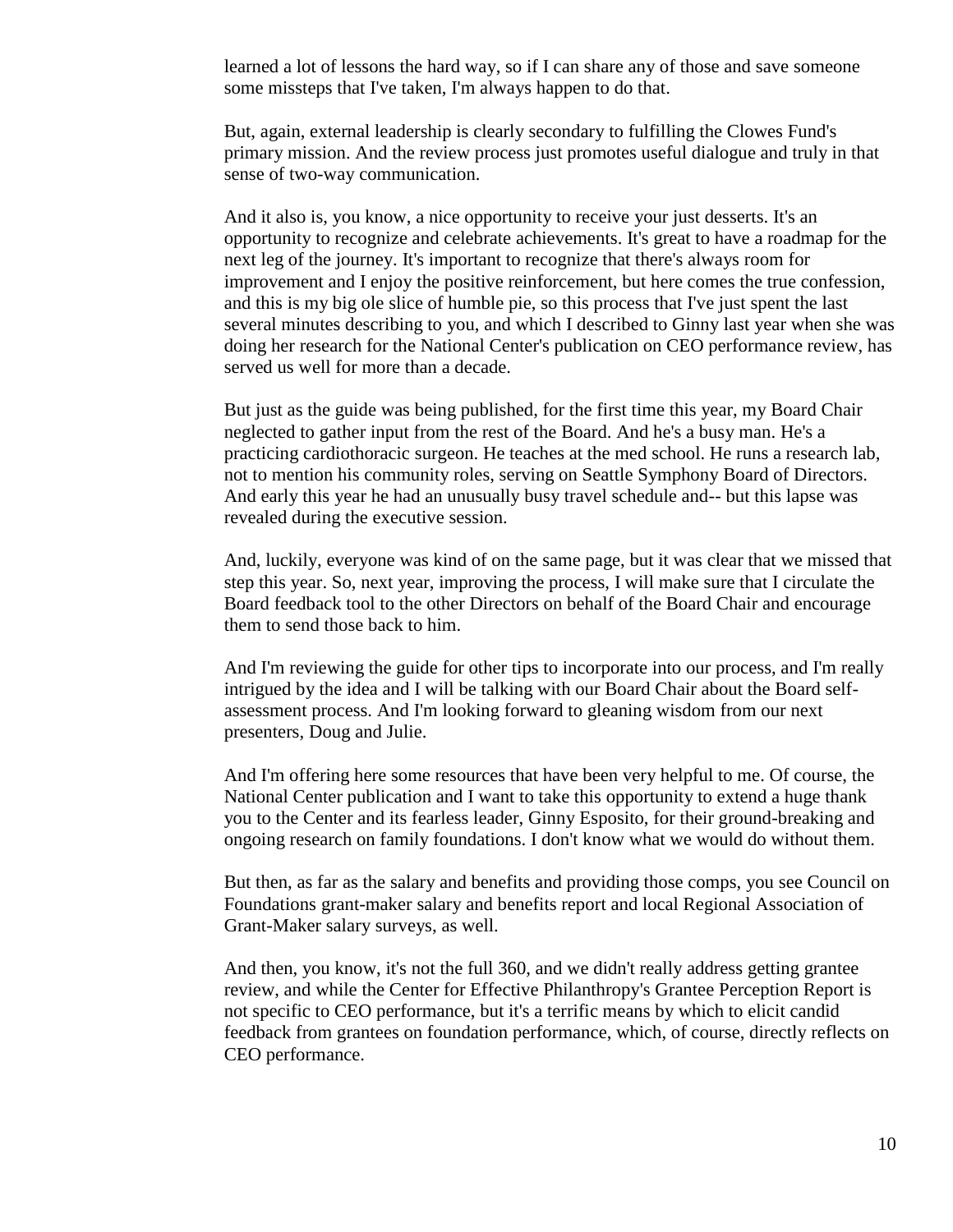|                 | So, in closing, I would just reiterate that assessment -- it's your job. Do it. Do it with the<br>full confidence that your Board is on board and if there's an elephant in the room,<br>embrace it.                                                                                                                                                                                                                                                                       |
|-----------------|----------------------------------------------------------------------------------------------------------------------------------------------------------------------------------------------------------------------------------------------------------------------------------------------------------------------------------------------------------------------------------------------------------------------------------------------------------------------------|
|                 | Thank you.                                                                                                                                                                                                                                                                                                                                                                                                                                                                 |
| Kathy Whelpley: | Well, thank you so much. Thank you so much for sharing your story and I-- I'm<br>conscious of time, so I want us to move to our last set of speakers and we're delighted<br>that we have both the staff perspective as well as the trustee perspective represented here<br>from the Max M. and Marjorie S. Fisher Foundation.                                                                                                                                              |
|                 | Joining us are Julie Fisher Cummings, who's Vice-Chair of the Fisher Foundation. She<br>also serves as Co-Founder and Chairman of the Lovelight Foundation, which focuses its<br>giving on improving the lives of under-served women and girls.                                                                                                                                                                                                                            |
|                 | Julie is a former Chair of the Council of Michigan Foundation. She's currently a<br>presidential appointee to the Corporation for National Service, and we are very lucky to<br>count her as a current Board member of the National Center for Family Philanthropy. So,<br>thank you, Julie.                                                                                                                                                                               |
|                 | Joining us, also, from the Fisher Foundation is Doug Stewart. Doug's the first Executive<br>Director of the Fisher Foundation and he and Julie have worked, really as partners, they<br>described to me, in developing and implementing their approach to performance review.<br>We're delighted they agreed to share their perspectives, and I'm just going to turn it, I<br>believe, over to Julie, first, to talk a little bit about the work of the Fisher Foundation. |
|                 | Julie, are you there? Doug, as you there?                                                                                                                                                                                                                                                                                                                                                                                                                                  |
| Doug Stewart:   | Yes. Yes, I am here.                                                                                                                                                                                                                                                                                                                                                                                                                                                       |
| Kathy Whelpley: | Okay.                                                                                                                                                                                                                                                                                                                                                                                                                                                                      |
| Doug Stewart:   | I wonder if Julie might be on mute.                                                                                                                                                                                                                                                                                                                                                                                                                                        |
| Kathy Whelpley: | She might be. Well, do you want to kick us off?                                                                                                                                                                                                                                                                                                                                                                                                                            |
| Doug Stewart:   | Sure. Absolutely. In fact, you know, probably-- sure. The mission of the Foundation, the<br>first slide here, is actually something that we're very proud of. It's something that now at<br>five years, the family's gone through a terrific amount of work to refine the mission.                                                                                                                                                                                         |
|                 | And the Foundation is focusing on-- the elements that you see here on the mission, but<br>also, if we were to move to the next slide, the internal--                                                                                                                                                                                                                                                                                                                       |
|                 | I'm just getting a text from Julie. She's having a little trouble getting her audio set. Sorry<br>about that.                                                                                                                                                                                                                                                                                                                                                              |
|                 | The internal mission of the Foundation is also something that we focus on, that's focused<br>on strengthening the family's ties through philanthropy and service to others. So the<br>Foundation was established in 1955, but then endowed after Mr. Fisher's passing in 2005.                                                                                                                                                                                             |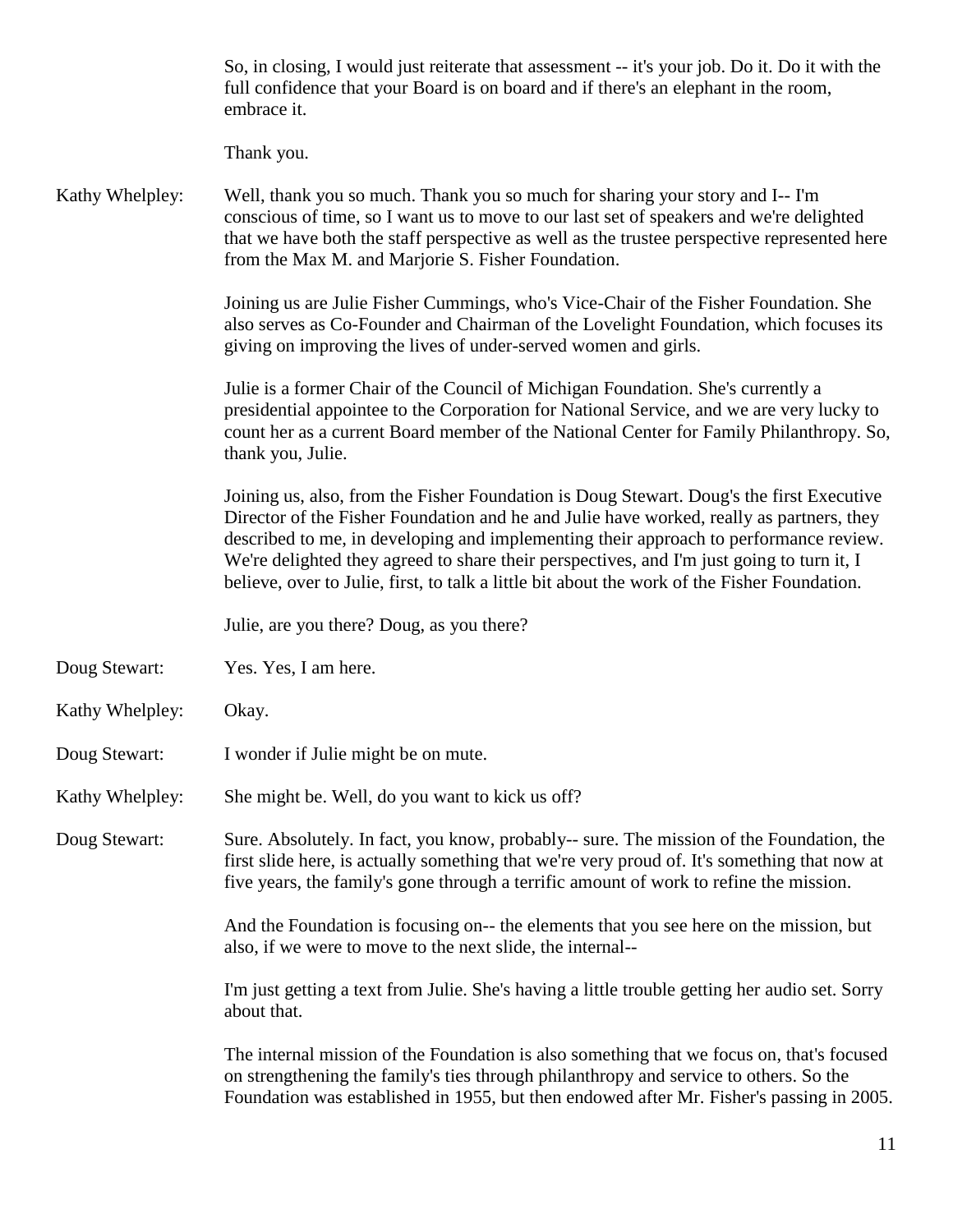So, one of the things that we wanted to highlight in this slide is that the Board members total six right now, in the first and second generations, but, as you can see, there's lots more faces on this slide. So, we have a total of 32 next-gen members in both generations three and four.

And so, that's an important part of our work. Mrs. Fisher, who is there in the center of the slide and is about ready to celebrate her 89th birthday, has just moved from the Chair role to the Founder role, and her eldest daughter, Jane, is now our first Chair. So, we've gone through our first succession and from this point forward, every two years, the--

Julie Fisher Cummings: Hello? Can you hear me?

Doug Stewart: Here she is. That's okay. Julie, do you want to go back-- do you want to just go ahead? I just barely covered the mission slide, so if you want to touch on that.

Julie Fisher Cummings: Right. I'm sorry. I'm a little frustrated.

Anyway, I'm glad to be here with you, and Doug should absolutely do a great job. He's been a wonderful partner in the work we do. Thank you for having us here today.

No, I-- the only thing I would add is that the work that we do, my father gave us the great gift of allowing us to sort of play out and fulfill our philanthropic passions, as long as we gained a consensus. So, a lot of the work-- that's been the driving force of the work that we do together, and I would say that's sort of the theme for everything that we do in working with the Board and staff is that, you know, no one's voice is stronger than anyone else, and everybody is equal peer, and that's a really important value, I think, that we come from.

I also would like to say that Doug has been with us since the beginning. We have that great fortune, after we went through a national search. So, Doug, why don't you go on. I don't want to interrupt us?

Doug Stewart: Oh, sure. No, I think I was just wrapping up the-- that slide previous, in terms of the internal mission. I was simply going to say that the 32 members of generations three and four are now in their second year of their own giving process. So, the Board, again, is only six members -- Julie's siblings and her mother, but we're working with generations three and four and so, in fact, just earlier this week they completed their recommendations for-- their 2012 recommendations for 2013.

> So, it's a principle and a value of the Board that they're going to strengthen family ties through this work together and we are focusing on having a family retreat every other year. So, our next retreat is coming up next fall.

So, Julie, I'll turn it back to you for the slide that we're on right now.

Julie Fisher Cummings: Okay, great. Thanks, Doug.

Doug Stewart: Sure.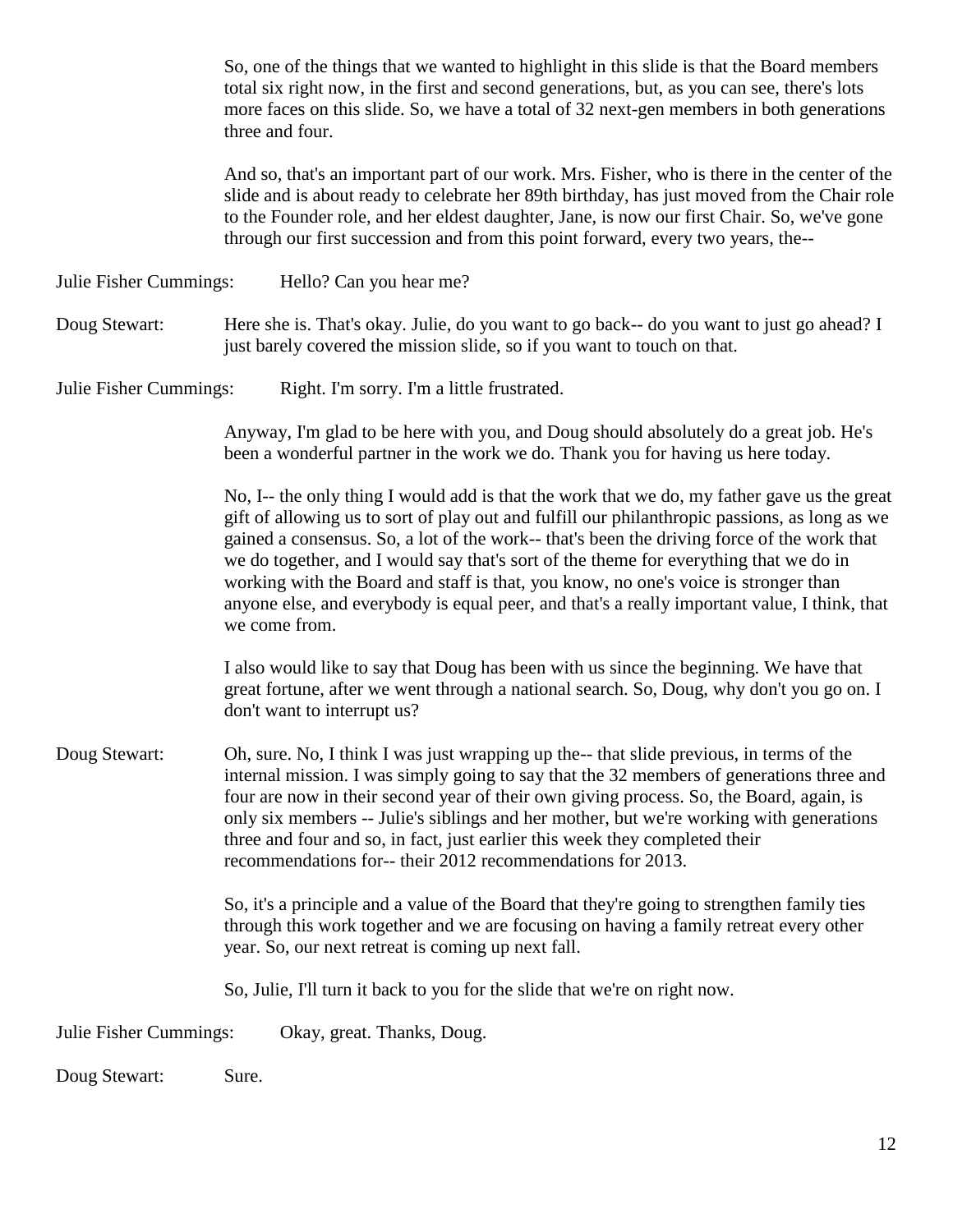| Julie Fisher Cummings: | You know, I would like to say, as I said before, this is a true partnership, and<br>when Doug and I entered this work before, there was no confusion that we needed to be<br>open and honest with each other. And, you know, as Ginny previously said, you know, as<br>it happens when it's a small family foundation or even a large one and you a CEO, it<br>often makes it difficult to share openly if you don't have this sort of professional process<br>in place that sets boundaries around it.                                             |
|------------------------|-----------------------------------------------------------------------------------------------------------------------------------------------------------------------------------------------------------------------------------------------------------------------------------------------------------------------------------------------------------------------------------------------------------------------------------------------------------------------------------------------------------------------------------------------------|
|                        | And so, we agreed at the outset that there would be an annual evaluation. We didn't<br>exactly know what it would cover, but we knew it was needed.                                                                                                                                                                                                                                                                                                                                                                                                 |
|                        | You know, the whole sort of value that we work from is we're flexible in the way we<br>approach our work, so if something doesn't work, we can alter that. I mean, that came<br>from my father, and it's moved down, even to the way in which we do this work together.                                                                                                                                                                                                                                                                             |
|                        | So, that professionalism has really guided us. You know, from the Board's selection<br>perspective, Doug, as I said before, was the first unanimous decision that we made as a<br>Board, which doesn't always happen, but that was the one thing that we started on the<br>right foot.                                                                                                                                                                                                                                                              |
|                        | You know, once that decision was made, we really did not want his performance rated in<br>side conversations, complaints, or compliments. You know how that often works in<br>families and we didn't want to get sidetracked and start, you know, case-building among<br>other members. So, we really felt if we had this open process, it would help.                                                                                                                                                                                              |
|                        | We also needed to assure that we would have a process to work together and that the<br>Executive Director had the skillset and the culture that was right for us, and that's<br>something that we're constantly learning about ourselves. That also served as a basis for<br>compensation discussions.                                                                                                                                                                                                                                              |
|                        | I knew the process would also give us a chance to share the expectations we had of each<br>other as Trustees, and how that fit into what we were asking from our Executive Director.                                                                                                                                                                                                                                                                                                                                                                |
| Doug Stewart:          | So, from the staff perspective, it was clear for me, this-- the Board that I was serving was<br>a very-- it was a wonderful group of folks and they were, really, from the beginning,<br>noting but complimentary. So, I needed, and Julie and I, again, at that time she was<br>serving as our Managing Trustee, essentially serving the day-to-day Chair role, that we<br>needed this forum for feedback.                                                                                                                                         |
|                        | And it was essential to my professional development. I came to this job five and a years<br>ago from a career, two decades worth, of fund-raising. So, I needed and craved the honest<br>professional feedback so that I could continue to develop as a professional, as a<br>foundation leader.                                                                                                                                                                                                                                                    |
|                        | So, it was something I actually looked forward to. And I was checking with Board<br>members along the way, saying, so, how's it going as far as you're concerned? And are<br>there things that you think I should be focusing on and so forth? But the answers I got<br>were, things are terrific, it's great, and so on. That's nice, but as a professional and<br>wanting to improve, I was looking forward to the evaluation where they would have the<br>opportunity to give me feedback without having to sit in front of me, they could do it |

anonymously on the form. So, it was something I actually looked forward to.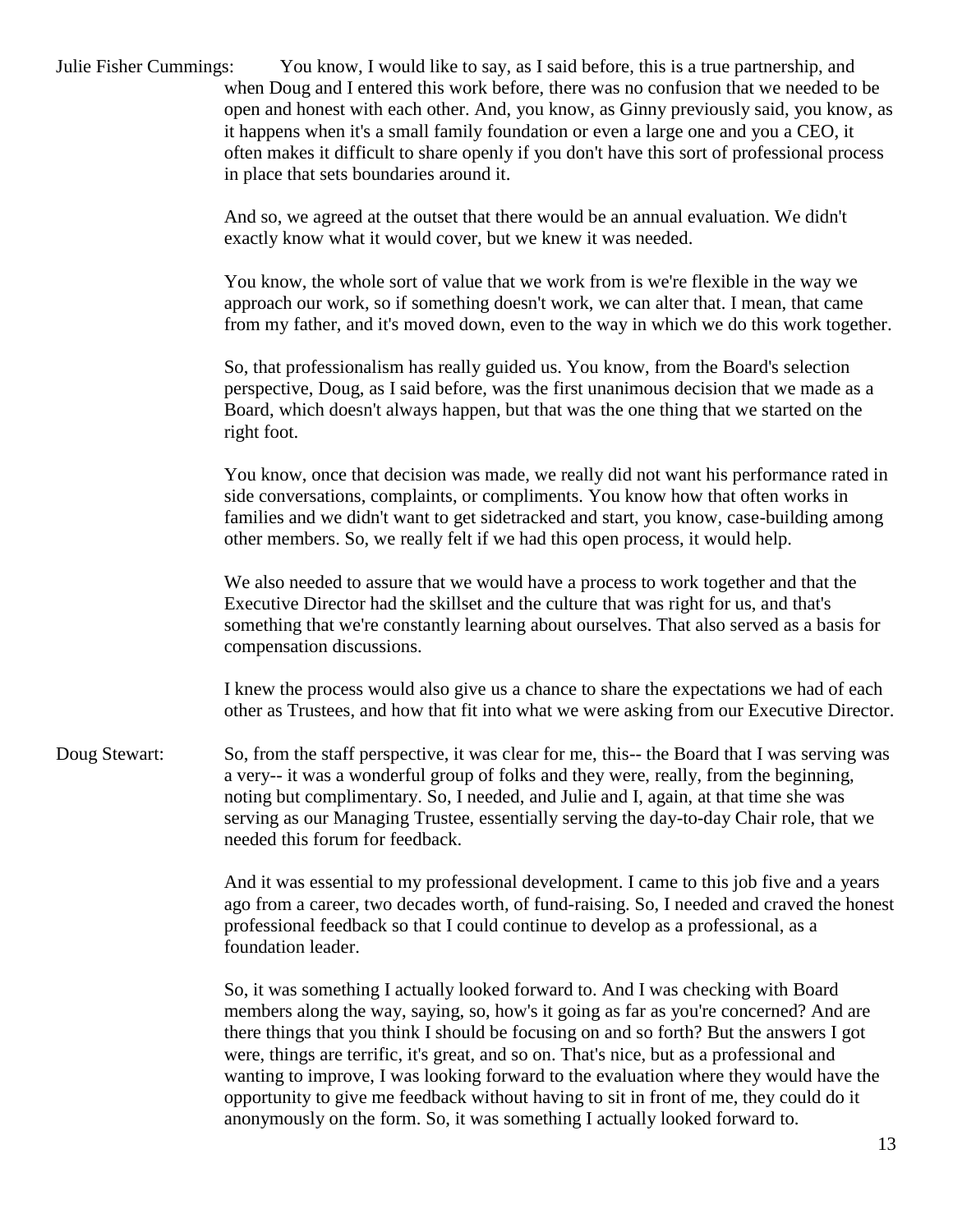So, if we go to the next slide, in terms of the process, I think the-- this process is pretty straightforward and I don't want to go through too much of this because of the fact that Julie-- or Ginny really touched on the process itself and we follow a very straightforward sort of sequence of events, and Beth, I think, touched on it, as well.

So, for us, we do a self assessment, though. I just wanted to underscore that, so that when all of the feedback is compiled, and we have a spreadsheet where everyone's feedback is listed, anonymously, my self assessment is placed alongside that.

And we do use a 1 to 5 rating so that we can just have scores that are a little bit more objective. So, we do that, as well.

There is an executive session and then at the beginning Julie was the one who talked me through that assessment, and now it'll be Jane, our Chair, but all of that is signed and then placed in the personnel file.

I should add on this point that we also do these same evaluation form, so our full form, these are the major elements.

I can tell, from my standpoint, that what I most look forward to is looking at the openended comments. So, where we're not just asking for numbers, but we're also asking for comments, in each of these elements, but then at the end of the form, we ask for, are there areas of particular strength that should be emphasized? Are there things that could be strengthened? So, instead of saying, what does he do well, what does he not do well, it just gives them an opportunity to share some constructive feedback on things that I could do, as a leader, to continue to improve. And they can put them in a positive context, if they like, or just open-endedly and straightforward.

So, Julie, I think I'll turn it back to you to start touching on the benefits and challenges.

Julie Fisher Cummings: So, we're just wrapping-- about finished, but we're going to go through some of the final pieces of this. And one of those things is we, you know, if you're looking at what are the benefits and challenges of this entire process, we outline some of those on the page.

> You know, the regular feedback, the ability to share feedback on a regular basis in a structured format, not just ad hoc, and it really makes for a cleaner and less reactive process. You know, so you're not waiting 'til something goes wrong and you're saying, well, this didn't work.

So, you sort of clean that all up along the way, and I also want to say that, you know, in the assessment process, Doug is a lot more, you know, critical of himself, sometimes, than we are, but I think it's interesting to have the Executive or the CEO do their own self assessment, so you can see where those gaps are between what we feel and what he feels.

We-- you know, it also allows the Board to discuss these expectations of leadership staff and allows Trustees, more importantly, to understand each other's expectations. You know, we all come from a different place. We're very involved in different types of philanthropy and the way in which we do it.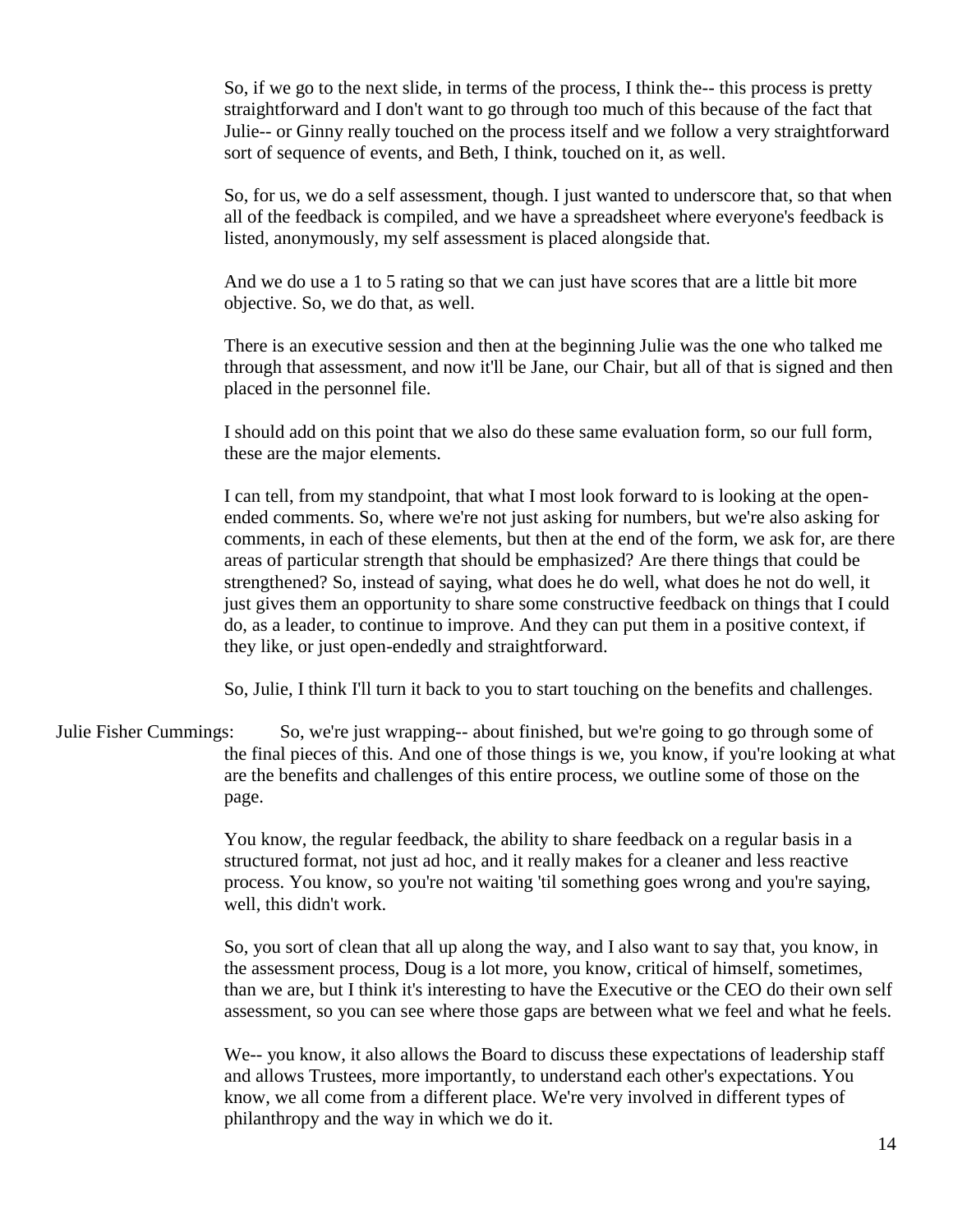So, we've learned a lot from that. And the creation of this smooth and consistent process for annual planning. So, it's not like, okay, we-- did we forget to do this? Every year at the end of the year, we come to do this process and we don't even have to think about it any more.

And, finally, it opened that discussion, like I said before, on compensation. We-- in order-- I just want to say a little bit about the compensation study.

We went around and around about this, because we wanted to ensure that we were paying Doug the proper amount and we were-- within-- you know, there aren't, sometimes, comps for what we're doing. I mean, we had to look long and hard for our state, for our city, for our region.

And one of the-- so we went to COF. We looked at what they were-- some of the compensation study that had done, and we ultimately chose to use an organization to help us with that compensation study and it really did help us understand where we stood.

But the challenges that I'd like to outline are-- some of them are right there, but besides those, asking the right questions and sharing the professional input, getting the Board members to do this in a timely fashion is the thing we've found most difficult, I would say. Because it's important for us, in order to-- for me to have that discussion as a Board Chair with Doug and go over his compensation, it's very difficult to have that if you don't have this review done.

And I have-- you know, we've worked long and hard about it and usually what ends up happening is we end up sending it again to the Board members. But they're now getting used to it. It's a few years and, hopefully, that will get easier and easier.

I just sort of have questioned in my own mind, you know, because, you know, often it's like should the-- should the Chairman of the Board be taking this process? And Ginny said, well, sometimes it's different family members.

We have used it-- I mean, in our case, it's usually done by the Chair. I couldn't do it. I was in school and I really couldn't take the time, so my brother, who was the Secretary of the Board, helped me with this process. But I think it's an important process and it does give the opportunity for other family members to be part of the entire running of the Board.

So, I think it's not a bad idea to rotate among Executive members, Executive Committee members or at-large members, because they get more engaged in the process of the Board.

And, Doug, do you have anything about the benefits and challenges?

Doug Stewart: The only thing that I'll add is just underscoring, asking the right questions, and making sure that we give everybody a chance to do that. For those that-- we have a couple of Board members that don't necessarily like to fill out the form, so they-- it's-- at one point I actually got a phone call from one of our board members and said, okay, I'm going to give you my-- here's my straightforward feedback, and it was great.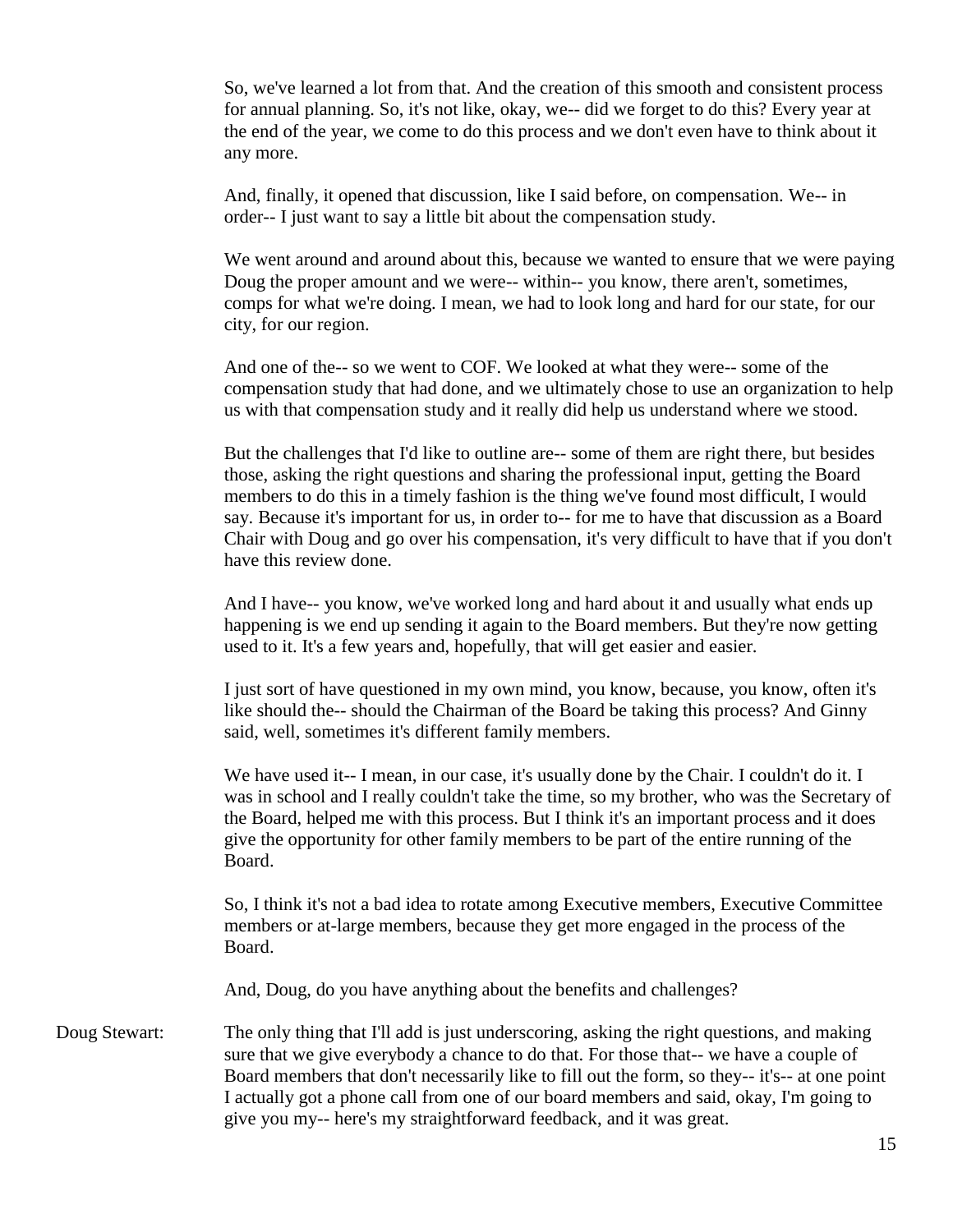So, the form, even though they did end up filling it out at one level or another, it just prompted them to give the feedback and they knew that it was time. So, but to me, it's about asking the right questions so we can get meaningful feedback and not simply say, yeah, it seems like things are going okay, or things are going well.

That's what I would say is the main--

Julie Fisher Cummings: And I think focusing on the process rather than the person. I mean, the person is truly important, but we get focused on what is the process we need to get us to the end goal of being able to do our work better. And, you know, is the person, the CEO, helping us to get to that process. And what can we do to help support them in getting there, helping us?

- Doug Stewart: Perfect.
- Julie Fisher Cummings: So, next slide?
- Doug Stewart: So, changes moving forward. The Foundation has, as we mentioned in the beginning, has been around since 1955, but staffed only since 2007 and governed by this Board since 2005. So, we've gone through a process where we've refined our mission and we're moving past a couple of elements in terms of the importance of the internal workings. Now that we're at a staff of five, we're going to be shifting the evaluation to more strategic elements, holding us a little bit more accountable, and me more accountable, to our very specific strategies moving forward, where, when we were getting started, it was a little bit more of-- the Board was making decisions and we were moving forward, but- and the strategy was a little bit more loose at the time.

So, now we're refining that and getting much more proactive with our partners and so, moving forward, we'll have a much-- much more strategic focused evaluation and process. And we also think that with the Chair succession and each of the siblings having a chance to Chair the Board for two years, we'll have some preferences there, too, so that they'll have a chance to make the mark-- their mark on the evaluation process, in partnership with me as the chief staff person.

So, Julie, I don't know if you want to add any other changes?

Julie Fisher Cummings: Yeah, I just want to-- no, I would just say that it does-- I think each Chair is going to have a little bit different way to do it, but we have something, a platform, from which to go.

> I also would like to say that, you know, we do the CEO or Executive Director review and then Doug does a review of each of his staff members, and we purposely chose to do that, because he is the team leader, and we did not want to take away any of his power, by us going to them and doing any sort of review. We have confidence in him, that he'll manage his staff.

So, I just-- I guess in closing, I'd like to say that we are very thankful to the Center, because the Center has given us a lot of the tools for our own performance review, ourselves, and it has-- Ginny, herself, has helped us with our strategic planning process,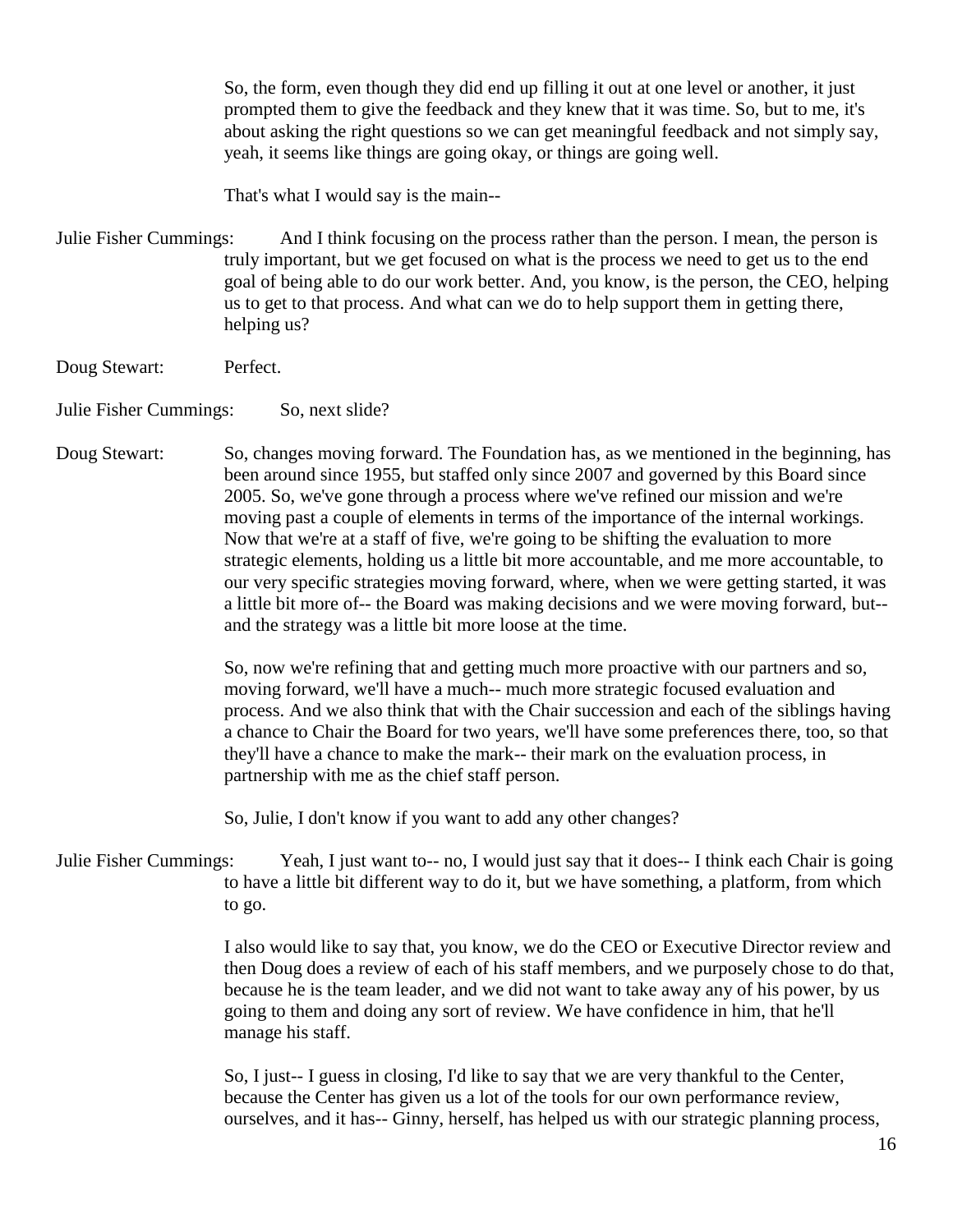and it really helps refine our mission. We try to be flexible in our mission going forward and the Center has incredible tools, like no one else, I think, out there.

That's a little plug for the National Center.

- Doug Stewart: Julie, I think we should probably add that-- one of the things we should add is that the Foundation also went through the Pursuit of Excellence assessment, so we had another chance, but we had more of an objective review on the whole process, and that was very helpful, too.
- Julie Fisher Cummings: Well, and I was talking to Doug about this. I really feel that in the future, that we- - each of the Board members should do their own assessment and I think that's something we should do, moving forward, because we will be able to hold our own self accountable for the work we do and the way in which we do it.

Kathy Whelpley: That's great. Well, listen, thank you so much, Doug and Julie, and thanks to everyone, Beth and Ginny, also, for your presentations.

> And now we're really going to field some questions and get some conversation going. I've had a couple of questions come in for sure.

> One is about the relation between asset size and the formality of the process. Should there be a connection? So, I think for Doug and Julie and Beth, this is-- you know, we'd love your opinion on if you think the formality of the process has any bearing in relation to the asset size of the foundation? And I think for Ginny, probably this question is more around what did you find when you went out and talked with CEOs across the country?

So, I don't know who wants to chime in first, but go ahead.

Virginia Esposito: Well, this is Ginny. Let me at least say what we found and we found very little relationship between the asset size and the formality of the process. We found that it- that the evaluation or assessment process was more likely to be a product of, first, something Julie talked about, which is family culture, their sense of this, their sense of what it could do for them. And I'd have to say their-- you know, their willingness to take on the process, to be objective, and to really want to see the foundation in terms of what it's learning, what it's accomplishing, what it needs to accomplish next. It was really more tied to the foundation's goals and culture than it was to assets.

> Now-- and I will also say that there are some long-time CEOs of very family foundations that, you know, it's actually become more and more informal. So, I-- I think it's logical to make that connection, but it certainly wasn't what I found.

Kathy Whelpley: Okay. Opinions, Beth, Julie, Doug?

Beth Casselman: This is Beth and I would suggest, especially since I am involved with a small community foundation, you know, it's important to have those clear lines of the exec reports to the Board, staff reports to the exec, and keeping that clear. And I would say, regardless of the size, asset size, there needs to be a clear evaluation process.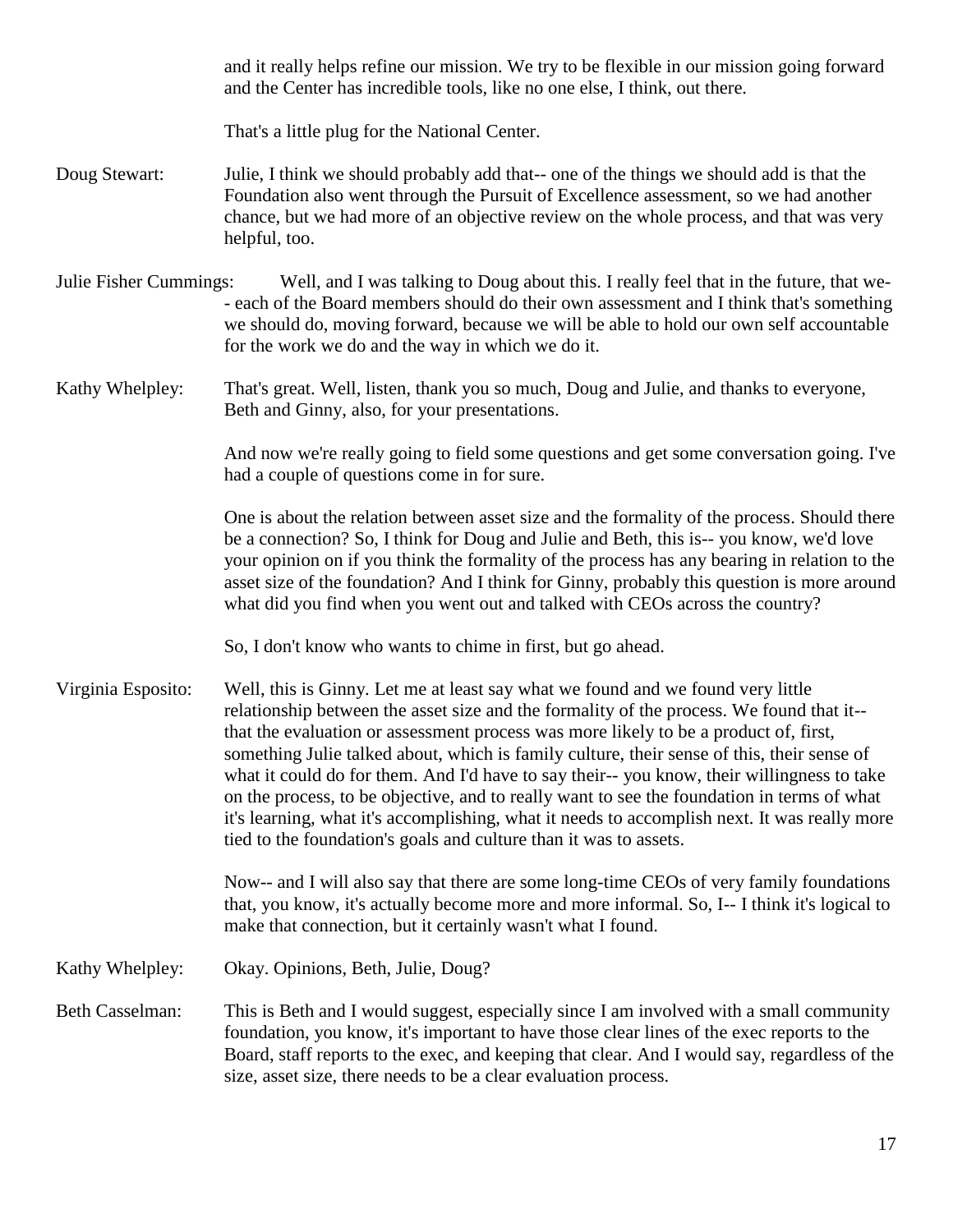|                        | Now, you know, it may vary and I think we heard a good example of that when, you<br>know, Julie described the process that they used in hired a consultant to establish their<br>compensation. So, I think there will be levels that are asset-appropriate, but I think the<br>key is, there should be formal process, and it should be implemented annually.                                                                                                                                                                             |
|------------------------|-------------------------------------------------------------------------------------------------------------------------------------------------------------------------------------------------------------------------------------------------------------------------------------------------------------------------------------------------------------------------------------------------------------------------------------------------------------------------------------------------------------------------------------------|
| Kathy Whelpley:        | Okay. Doug or Julie, do you want to comment on that topic?                                                                                                                                                                                                                                                                                                                                                                                                                                                                                |
| Julie Fisher Cummings: | This is Julie. I would say that I really do feel that it doesn't really matter the size.<br>If you have a professional working for you, I think it's really important to set these<br>boundaries in the beginning. It gives you a format and sort of a platform for discussing<br>issues, like I said before, when you're not being reactive, when you're-- you know, too,<br>like something went wrong and now you've got to deal with it.                                                                                               |
|                        | So, if you set it in the beginning that we're going to just do this annual review. It's<br>something that we do. It's how we do it and it doesn't become sort of a judgment that<br>they're doing something wrong. You take it-- that whole piece out of it. It's just a way of<br>working.                                                                                                                                                                                                                                               |
| <b>Beth Casselman:</b> | Can I add something?                                                                                                                                                                                                                                                                                                                                                                                                                                                                                                                      |
| Kathy Whelpley:        | Sure.                                                                                                                                                                                                                                                                                                                                                                                                                                                                                                                                     |
| <b>Beth Casselman:</b> | I think that taking away the judgment and making sure that there's that open process and<br>it's just part of it is the reason we added executive sessions to the end of the one Board<br>meeting every year, to make sure that that's part of it, too, so that if there is a need for an<br>executive session, there is not a big, ooh, what's going on? This is bad. You know, it just<br>becomes a part of the process and that seems really healthy.                                                                                  |
| Kathy Whelpley:        | We've gotten a question about something that you, in particular, talked about, Beth, and<br>that's sort of the work that you do outside of the foundation or outside of grant-making.<br>And so one of our attendees is asking about how the Board evaluates the things you do,<br>apart from grant-making, such as promoting philanthropy and leadership? They note that<br>their Board places a high value on this, but is struggling with how to measure the results<br>or your performance in that area. Do you have any suggestions? |
| <b>Beth Casselman:</b> | Oh, gosh. I think that is one that's hard to actually evaluate or measure. I think in our--<br>my review process, it's more just a point of making sure the Board is aware of the types<br>of activities that I'm engaged in. So, yeah, I'm sorry, I don't think I have a good answer to<br>that specific question, because I think that's a tough one.                                                                                                                                                                                   |
|                        | But I would say, like anything else, I mean, probably there should be some agreement,<br>what is it that you want to accomplish? Do you want to be perceived as a leader in your<br>region or nationally on some specific area? Is it advocacy on, you know, keeping in touch<br>with our legislators to make sure that there's no, you know, local or federal legislation<br>that might be-- have unintended ill consequences for foundations or for our grantees?                                                                       |
| Kathy Whelpley:        | That's good. And, Ginny, did you run across anything in your research that would add to<br>this question?                                                                                                                                                                                                                                                                                                                                                                                                                                 |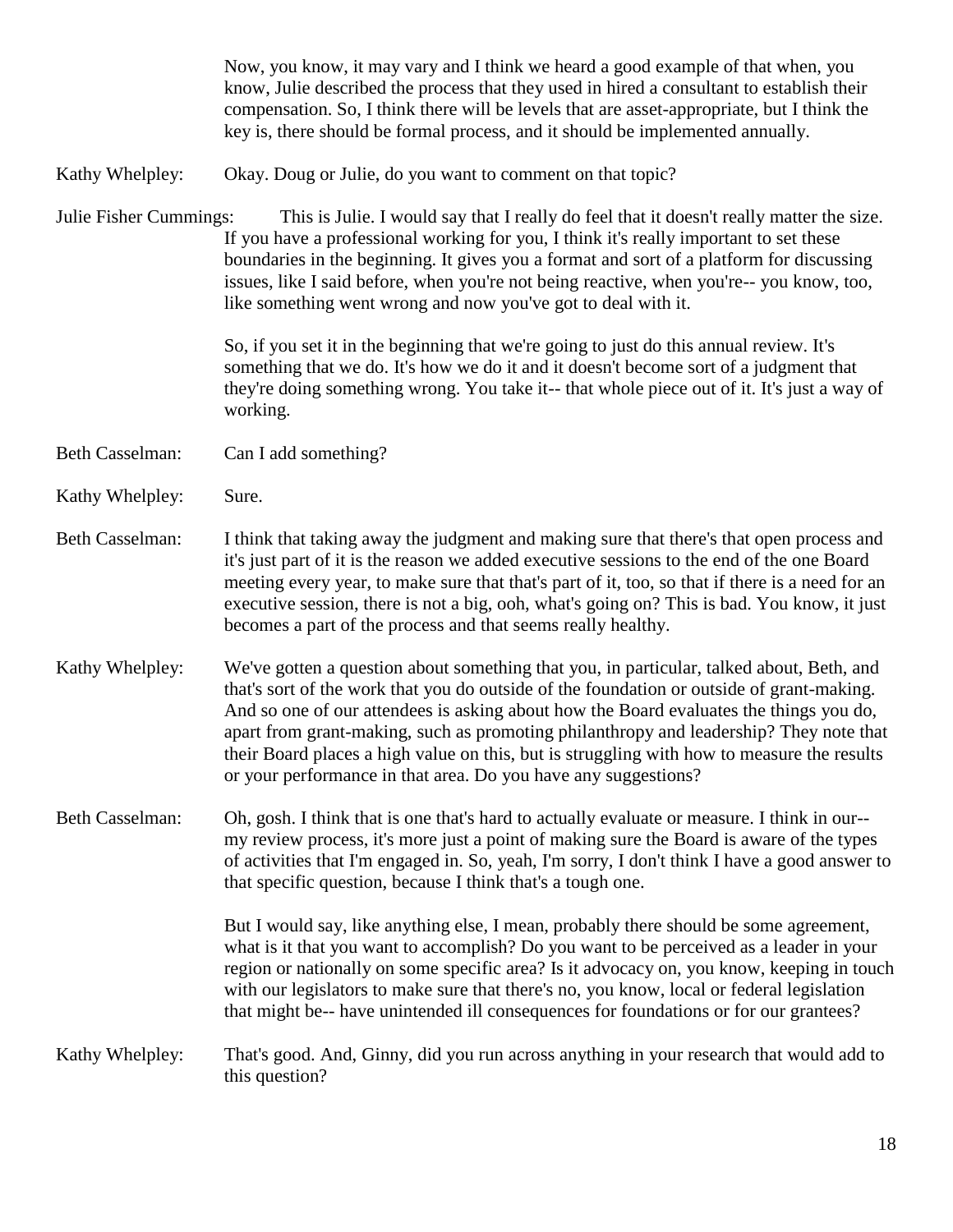| Virginia Esposito:     | I will say that what most people told me was that this was the time to help the Board<br>understand the nature of the outside work being done, so that there was not only at least<br>clarity about what was being done, but that there was really good support for that. That<br>no one ran across something where a Board member was, you know, unhappy with this<br>area of work, because they weren't sure how it did support the goals of the foundation.                                                                          |
|------------------------|-----------------------------------------------------------------------------------------------------------------------------------------------------------------------------------------------------------------------------------------------------------------------------------------------------------------------------------------------------------------------------------------------------------------------------------------------------------------------------------------------------------------------------------------|
|                        | So, one of the things I learned was the evaluation can actually help them be more<br>supportive of this work. And it was funny, because when you were asking the question<br>and Beth was talking, I realized that only once in my life did I ever get a call from a<br>Board Chair who said they were evaluating the external work of their CEO, and wanted<br>me to tell them how I thought they were doing as a member of one of our committees.<br>And that sort of took me aback, but I mean, that was a very earnest Board Chair. |
| Kathy Whelpley:        | True. I have a question here about the process that you use, Doug, with your staff<br>reviews. And someone's asking about if the staff reviews are, in some way, shared with<br>the Board of Directors or, even beyond that, does the Board have any input into the staff<br>reviews? I know, Julie, you talked about really making those lines of reporting very clear,<br>but is there any sort of input provided from the Board into the staff reviews or do they get<br>copies of those staff reviews?                              |
| Doug Stewart:          | So, the staff reviews are crafted based on two things. One is the job descriptions for each<br>of the roles, and the second is our Annual Action Plan. So, we have an Annual Action<br>Plan that the Board sees, a couple of Board members want to see all-- all pages of it. We<br>actually-- it's usually around eight or nine pages, but it has one summary page.                                                                                                                                                                    |
|                        | And so, each of the staff members are responsible for pieces and parts of that action--<br>pieces and portions of that action plan. So, for us, the staff evaluation is a combination of<br>those two elements. Are they concentrating on their job tasks and their responsibilities,<br>and are we, as a team, and they, individually, helping to push the whole action plan<br>forward.                                                                                                                                               |
|                        | So, that's where the review comes from. No, we don't share those with the Board. Those<br>are internal staff documents. When, or I should say, if a concern were to come up about a<br>particular staff member, that would be something I would expect the Board would talk to<br>me about, directly, and they'd allow me to handle if it were something from a personnel<br>nature.                                                                                                                                                    |
|                        | So, we do have-- what happens during our-- the executive session when none of the staff<br>are in the room, there's discussion about compensation in general. So the Board does<br>have a chance to give some input, which I, then, get after the executive session, but we do<br>not share the evaluations of staff directly with the Board.                                                                                                                                                                                           |
| Kathy Whelpley:        | Okay. Okay. Beth, how about in your organization?                                                                                                                                                                                                                                                                                                                                                                                                                                                                                       |
| <b>Beth Casselman:</b> | Our staff reviews are similar to simplified templates that we use to collect Board input on<br>my performance. So, it's-- and it's more of a ranking. It's really a very similar process.<br>Staff does self review and then we sit down and discuss it and then I do include, as part of<br>that section on management, organizational management, in my review, I give a very,<br>you know, just kind of brief update on the staff development and issues and, you know,<br>how we're working together as a team.                     |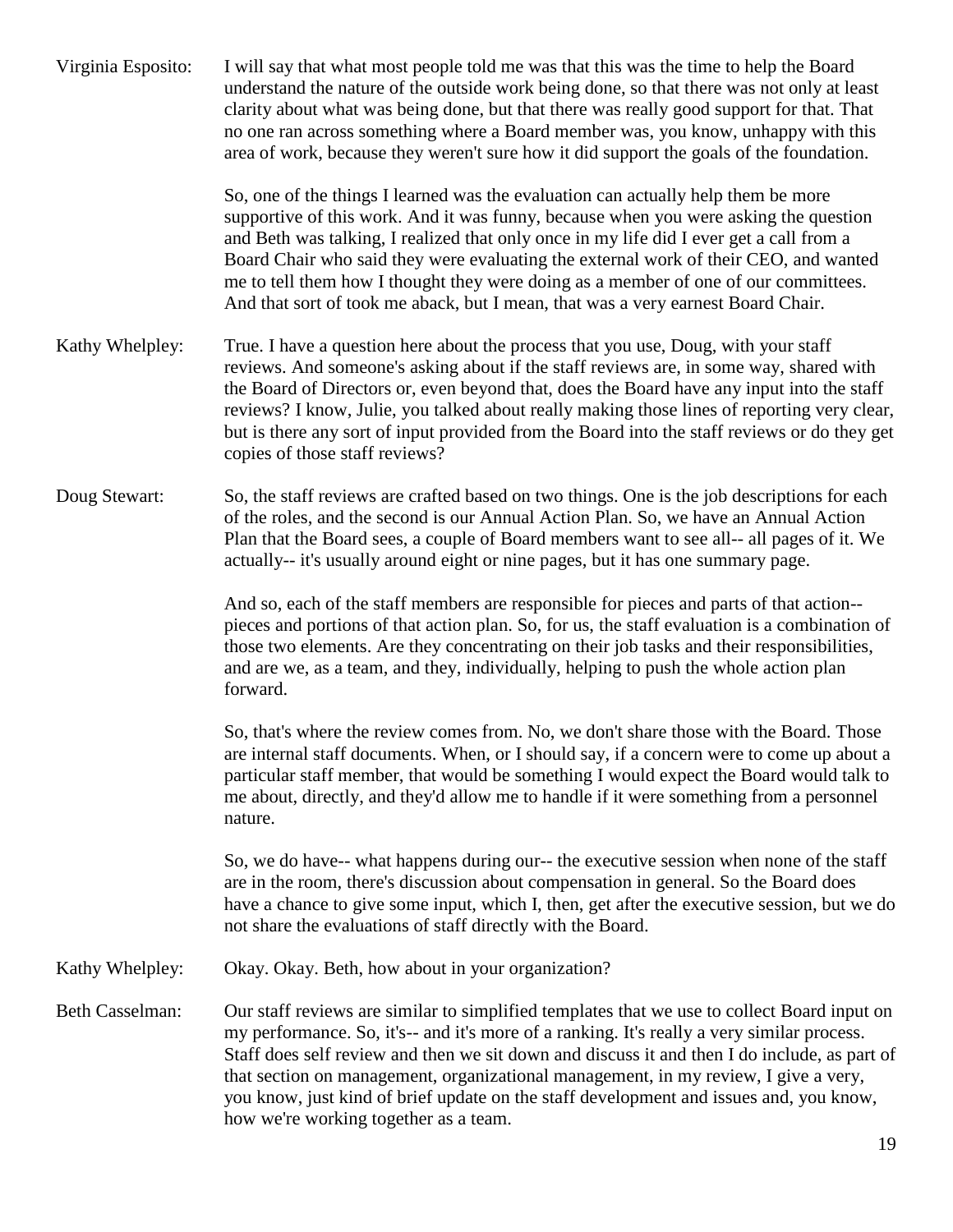| Kathy Whelpley:        | Okay.                                                                                                                                                                                                                                                                                                                                                                                                                                                                                                                                                                                                       |
|------------------------|-------------------------------------------------------------------------------------------------------------------------------------------------------------------------------------------------------------------------------------------------------------------------------------------------------------------------------------------------------------------------------------------------------------------------------------------------------------------------------------------------------------------------------------------------------------------------------------------------------------|
| <b>Beth Casselman:</b> | So, the Board does get that kind of input, but not--                                                                                                                                                                                                                                                                                                                                                                                                                                                                                                                                                        |
| Kathy Whelpley:        | Okay. We have a question about if the CEO performance review process has really<br>translated into more emphasis on measuring the Foundation's impact in the community<br>overall, as your process has really developed and evolved over the course of a couple of<br>years, has the focus on results and planning and goals and priorities, has that really-- has<br>the performance review process impacted the grant-making and the giving approach<br>evaluation, or vice versa?                                                                                                                        |
| Doug Stewart:          | So, I would be interested in Beth's feedback on it. I do have something from a, you know,<br>relatively-- we're only five and a half years into it, but I'd be interested to hear if Beth's<br>program has changed, and then I can give you a little feedback about how ours is<br>changing at this point. But, Beth, you've had longer--you've been longer at this.                                                                                                                                                                                                                                        |
| <b>Beth Casselman:</b> | Yeah, so we really rely on that Grantee Perception Report that we commission through<br>the Center for Effective Philanthropy to assess foundation performance. And we do that<br>on a longer-term basis, so every three to five years versus annual, trying to make sure, are<br>we still being-- are we doing what we said we would do, by "we," being Board and staff<br>setting joint goals, as well as our communication with grantees, adhering to our<br>guidelines and reassessing whether the fields of interest are appropriate and if we're well<br>enough informed on those fields of interest. |
| Kathy Whelpley:        | Okay.                                                                                                                                                                                                                                                                                                                                                                                                                                                                                                                                                                                                       |
| Doug Stewart:          | So, for us, we're-- we started our adjustment phase-- we sort of started when they brought<br>me on board. The Board and the family had been working together for about a year and a<br>half with the help of Alice Buhl and the folks at the National Center.                                                                                                                                                                                                                                                                                                                                              |
|                        | So, they had started work. They hadn't completed all of it in terms of finishing the<br>mission statement and moving forward, but we were finishing sort of the vision stage, we<br>call it, and then we got engaged in the work.                                                                                                                                                                                                                                                                                                                                                                           |
|                        | And the work that the Board and the family does together with our partners is on three<br>separate continents, in Israel, in Zambia, and also here in the U.S. in Detroit, primarily.<br>So, we got started in the work, we engaged.                                                                                                                                                                                                                                                                                                                                                                        |
|                        | And we started our third phase, which was sort of our adjustment phase, with the Pursuit<br>of Excellence process. And that got us into discussions around alignment, effectiveness,<br>what does success look like long term, how does the next gen come into play on this, and<br>so on, and that, then, culminated with the refinement of our mission, and now we're<br>working on clear definitions of success and the strategies to support that.                                                                                                                                                      |
|                        | So, we're going to be moving more into that phase. I've been talking about the Center for<br>Effective Philanthropy, as well, and I think down the road we may go for a Grantee<br>Perception Report.                                                                                                                                                                                                                                                                                                                                                                                                       |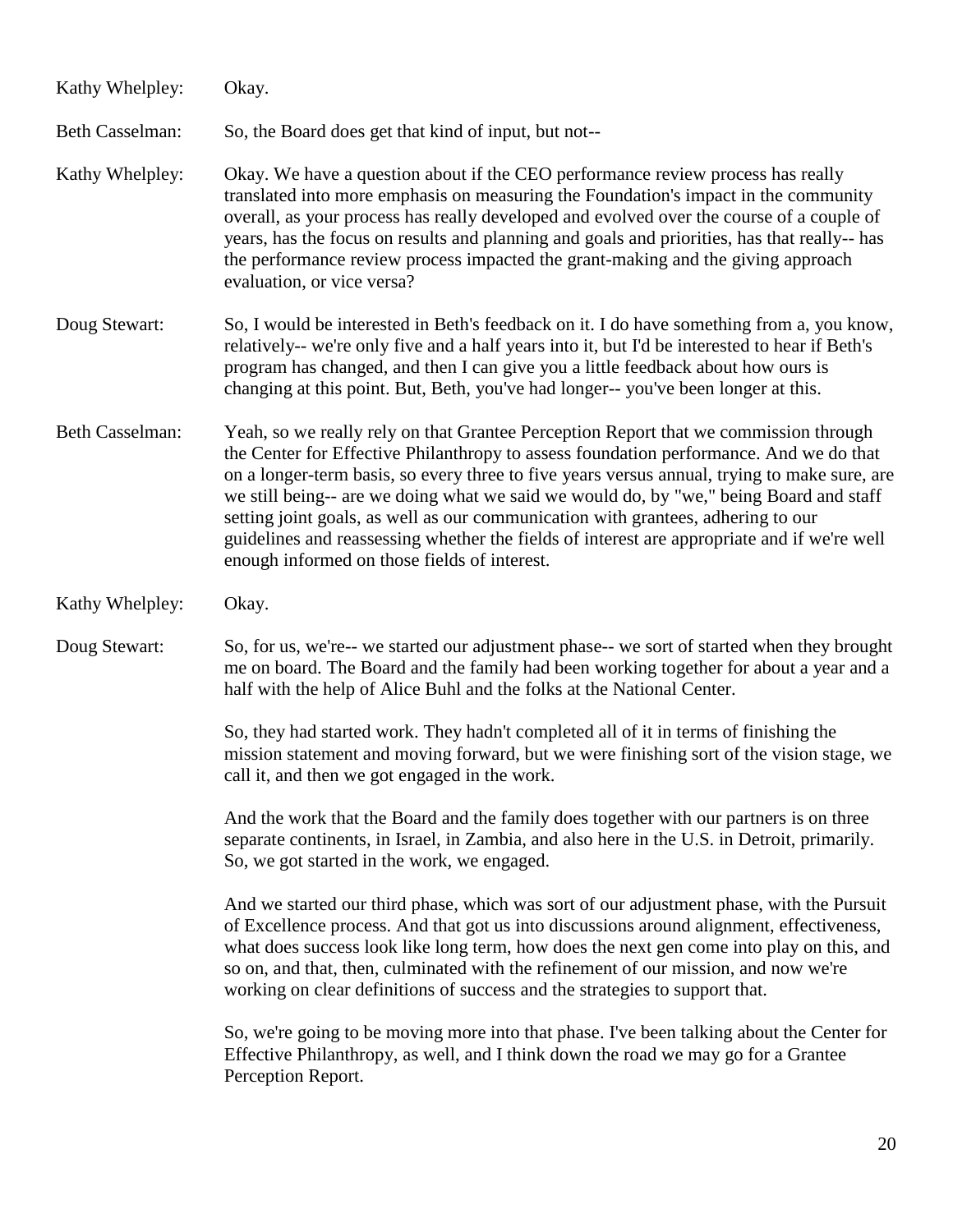|                        | But we're going to absolutely transform the evaluation. It'll have a little bit more hard<br>edges around it. If you look at it right now, it's still very subjective. So, we'll be moving<br>toward how the Foundation's effectiveness plays into it.                                                                                                                                                                                                                                                                                                                                                                                                                                                                                                                                                                                                                          |
|------------------------|---------------------------------------------------------------------------------------------------------------------------------------------------------------------------------------------------------------------------------------------------------------------------------------------------------------------------------------------------------------------------------------------------------------------------------------------------------------------------------------------------------------------------------------------------------------------------------------------------------------------------------------------------------------------------------------------------------------------------------------------------------------------------------------------------------------------------------------------------------------------------------|
| Kathy Whelpley:        | That's great. That's great. I've gotten a question that's not exactly totally focused on the<br>evaluation, but I think is relevant, and it's really about the roles, I think, between the<br>Board and the family members, and the CEO. And so, one of our participants is<br>recognizing that Doug and Beth are both highly effective professionals, as they say, and<br>is wondering about the balance between what you bring to your position versus the desire<br>by family members and Trustees for engagement and authentic partnership.                                                                                                                                                                                                                                                                                                                                 |
|                        | And I think, you know, how have you worked to achieve what sounds like real, true<br>partnership that's effective for both parties involved in this, achieved that balance where<br>there's professional expertise and leadership in the staff role, but also authentic<br>engagement by the family members?                                                                                                                                                                                                                                                                                                                                                                                                                                                                                                                                                                    |
| Doug Stewart:          | Beth, do you want to handle that first, or do you want me to?                                                                                                                                                                                                                                                                                                                                                                                                                                                                                                                                                                                                                                                                                                                                                                                                                   |
| Kathy Whelpley:        | What are some of the things that you think have been important?                                                                                                                                                                                                                                                                                                                                                                                                                                                                                                                                                                                                                                                                                                                                                                                                                 |
| <b>Beth Casselman:</b> | Well, it makes me think of that old article that I think was in the Council on Foundations<br>publication a few years ago, the Mad Hatter. And just, you know, the varying roles that a<br>family foundation, that any foundation exec or any non-profit exec has, but then, add to<br>that the layer of being a family foundation exec.                                                                                                                                                                                                                                                                                                                                                                                                                                                                                                                                        |
|                        | And, you know, so I'm very aware and when I talk to my Board Chair, one of his key<br>goals for him personally in his work with the Foundation is to bring along the next<br>generation. So, we have to set kind of specific goals every year about what does that<br>mean and how do we get-- and it's important and he's been very clear with me that it's<br>important that I have a good working relationship and candid communications with all of<br>the Board of Directors, not just between the Chair and I.                                                                                                                                                                                                                                                                                                                                                            |
|                        | So, I don't know, you know, specific tests and process of how we do that, other than to<br>say, and, Ginny, you can plug your ears, because I'm going to use that word that's<br>overused and that I know you don't like. You have to be very intentional about it. So, I<br>think even just asking the question of yourself and of your Board about, you know, what<br>is it you're trying to get at and being aware.                                                                                                                                                                                                                                                                                                                                                                                                                                                          |
| Doug Stewart:          | So, I-- if you don't mind, I would love to jump-- I love this question. I really do.                                                                                                                                                                                                                                                                                                                                                                                                                                                                                                                                                                                                                                                                                                                                                                                            |
|                        | And I'll tell you one of the reasons why I would love to have Julie comment on this, if<br>she'd like to, we believe, and as I entered this process, and was recruited from the fund-<br>raising side, there were a couple of reasons why I told them I thought I was not going to<br>be a great candidate for them. One of the reasons was, I was not an expert in any of the<br>areas that they wanted to focus on. Perhaps for the 20 years I spent raising for health<br>systems, health might have been the closest one I could have put my arms around, but<br>that if they wanted to have a foundation that they wanted professional staff to simply take<br>over and sort of share the summary results of grants and the Board members would, you<br>know, come in every quarter or twice a year and simply approve grants, that I wasn't<br>really interested in that. |